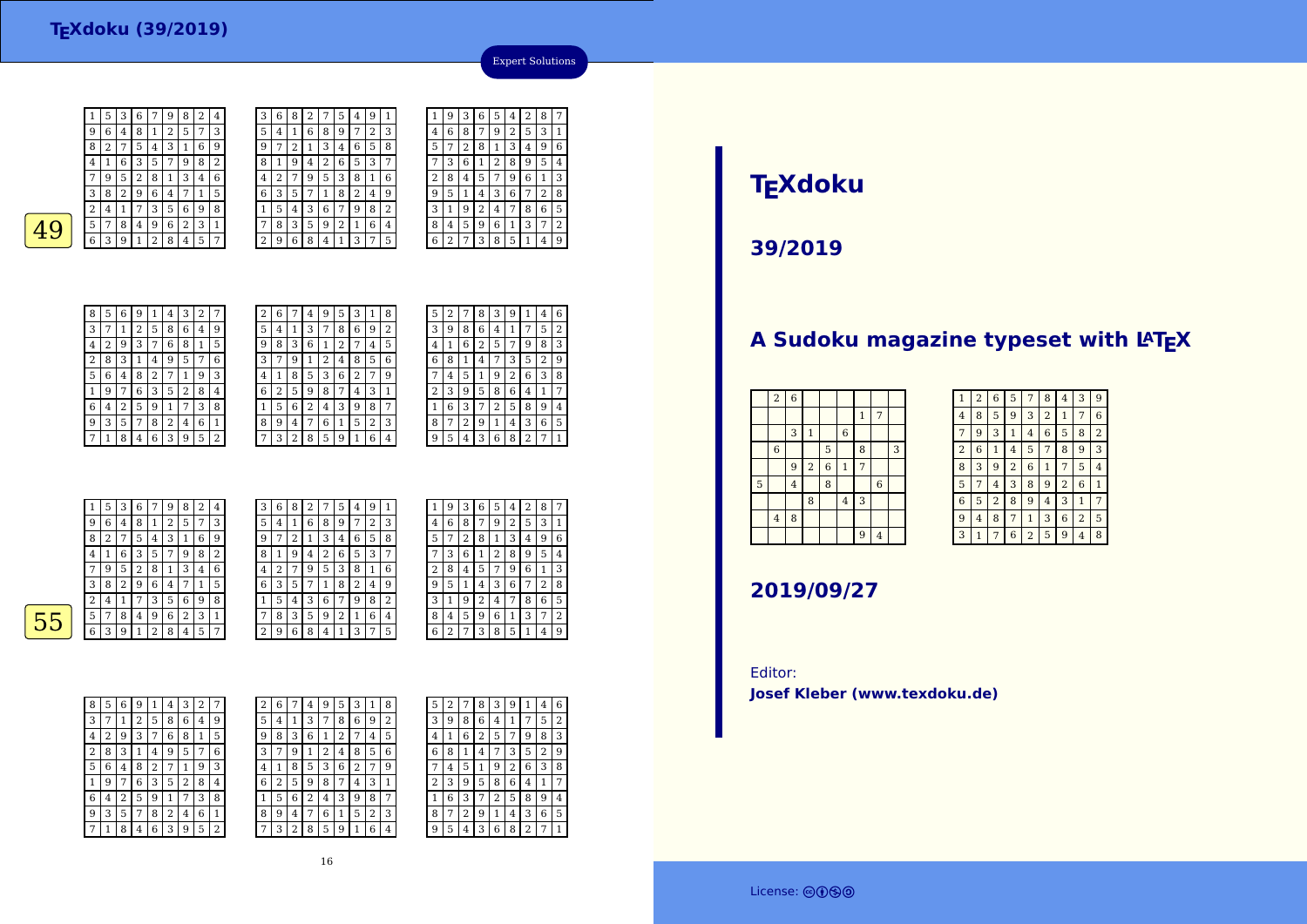Intermediate Solutions

|             |   |             | $\bf 4$ | 1       |         |                  | 3       | $\boldsymbol{6}$ |
|-------------|---|-------------|---------|---------|---------|------------------|---------|------------------|
|             |   |             |         | 6       |         |                  |         |                  |
|             | 3 | 8           |         |         |         |                  |         |                  |
|             |   | $\,$ 6 $\,$ | 3       | 8       |         |                  |         |                  |
| 7           |   |             |         |         |         | $\boldsymbol{2}$ | $\bf 4$ |                  |
|             |   |             |         | 5       | $\bf 4$ |                  |         | 8                |
| $\mathbf 1$ | 6 |             | 8       | $\bf 4$ |         |                  |         |                  |
|             | 7 | 3           |         |         | $\,1$   |                  |         |                  |
|             |   | $\,2$       | 5       |         |         |                  |         |                  |
|             |   |             |         |         |         |                  |         |                  |

| $\sqrt{2}$ |              |                         |                |   | 3              |                  |                |   |
|------------|--------------|-------------------------|----------------|---|----------------|------------------|----------------|---|
|            | 9            |                         | 8              |   |                | $\boldsymbol{6}$ | $\mathbf{1}$   |   |
|            | 5            | $\overline{\mathbf{4}}$ | $\overline{a}$ |   | $\mathbf{1}$   |                  |                | 9 |
|            | $\mathbf{1}$ | 3                       | 5              | 9 | $\overline{4}$ |                  | 6              |   |
|            |              |                         | $\mathbf 1$    |   |                | 3                | 5              |   |
|            |              |                         |                |   |                |                  |                |   |
|            |              |                         |                |   |                |                  | 9              |   |
|            |              |                         |                |   |                | 8                | $\overline{4}$ | 3 |
|            |              |                         |                | 8 |                |                  |                | 6 |

Simple

|                |   |             |                | 7            |                |                |   |   |
|----------------|---|-------------|----------------|--------------|----------------|----------------|---|---|
|                |   |             |                |              | $\overline{4}$ |                |   |   |
|                |   | $\mathbf 1$ |                | 3            | 6              |                | 7 |   |
|                | 7 |             |                | 6            |                |                |   |   |
| $\overline{4}$ |   |             | $\overline{9}$ | 5            |                | $\overline{6}$ |   |   |
| $\mathbf{1}$   |   |             | 3              |              |                |                | 8 | 5 |
|                |   |             |                |              | 5              |                |   | 4 |
|                | 8 | 7           |                | $\mathbf{1}$ |                | 9              | 6 |   |
|                |   |             | 7              | 9            |                |                |   | 3 |

|                |   | $\overline{4}$ |            | $\mathbf 1$    | $\,2$ | 3            |             |       |
|----------------|---|----------------|------------|----------------|-------|--------------|-------------|-------|
|                |   |                | 9          |                |       |              |             | $\,1$ |
|                |   | 6              |            |                |       |              | $\,$ 8 $\,$ |       |
|                |   |                |            | 3              |       |              |             |       |
|                |   |                | $\sqrt{2}$ |                |       | $\,$ 6 $\,$  | 7           | 3     |
|                |   | 7              | 8          | $\overline{4}$ |       | 9            |             |       |
| $\overline{4}$ | 3 | 8              |            | 7              |       |              |             | 6     |
|                |   |                | $\bf 4$    | $\sqrt{2}$     |       | $\mathbf{1}$ |             |       |
|                |   | $\mathbf{1}$   |            |                |       |              | 3           |       |

|                |   |             |              |       |             |   |   | 7            |
|----------------|---|-------------|--------------|-------|-------------|---|---|--------------|
|                |   | $\mathbf 1$ | 4            |       |             |   |   |              |
| $\overline{4}$ |   |             |              | 3     |             | 5 |   |              |
| 3              |   |             | $\mathbf{1}$ |       |             |   |   |              |
| $\,1\,$        |   |             | $\,$ 6 $\,$  | 5     | $\bf 4$     | 3 |   |              |
|                | 5 |             |              | $\,2$ |             | 9 |   |              |
| 7              |   | 9           |              |       | $\,$ 6 $\,$ |   | 5 |              |
|                |   |             | 7            |       | 9           |   | 3 | $\mathbf{1}$ |
|                |   |             | 3            |       |             |   |   |              |

| 6            |                  |              |             | $\mathbf{1}$   | 4           |                |                |             |
|--------------|------------------|--------------|-------------|----------------|-------------|----------------|----------------|-------------|
|              |                  |              |             |                | 8           |                |                |             |
|              |                  | $\mathbf{1}$ | 7           |                |             |                | 5              |             |
|              |                  | $\,2$        |             |                |             |                |                |             |
|              |                  | 5            | 9           |                |             | $\overline{7}$ |                | 8           |
|              |                  | 7            | 8           | 5              | $\,$ 6 $\,$ |                |                |             |
|              | $\bf 4$          |              |             | 7              |             | 6              | 9              |             |
|              | 9                |              | $\,$ 6 $\,$ |                |             |                | $\overline{2}$ | $\mathbf 1$ |
| $\mathbf{1}$ | $\boldsymbol{2}$ |              |             | $\overline{4}$ |             |                |                |             |

| 4              | 2 | 3 | 8 | 7 | 9 | 5 | 6 |   |  |
|----------------|---|---|---|---|---|---|---|---|--|
| 9              | 6 | 5 | 2 | 1 | 3 | 7 | 4 | 8 |  |
| 7              | 8 | 1 | 5 | 6 | 4 | 3 | 2 | 9 |  |
| 5              | 4 | 8 | 1 | 3 | 2 | 6 | 9 | 7 |  |
| 1              | 9 | 7 | 6 | 4 | 5 | 2 | 8 | 3 |  |
| $\overline{c}$ | 3 | 6 | 9 | 8 | 7 | 4 | 1 | 5 |  |
| 6              | 7 | 9 | 3 | 2 | 8 | 1 | 5 | 4 |  |
| 8              | 1 | 4 | 7 | 5 | 6 | 9 | 3 | 2 |  |
| 3              | 5 | 2 | 4 | 9 | 1 | 8 | 7 | 6 |  |
|                |   |   |   |   |   |   |   |   |  |

| 9 | 1              | 4 | 6              | 8 | 7 | $\overline{2}$ | 3 | 5 |  |
|---|----------------|---|----------------|---|---|----------------|---|---|--|
|   | 5              | 2 | 4              | 9 | 3 | 1              | 8 | 6 |  |
| 8 | 6              | 3 | $\overline{c}$ | 5 | 1 | 9              | 7 | 4 |  |
| 2 | 3              | 5 | 1              | 7 | 9 | 6              | 4 | 8 |  |
| 1 | 4              | 7 | 8              | 6 | 5 | 3              | 2 | 9 |  |
| 6 | 9              | 8 | 3              | 2 | 4 | 7              | 5 | 1 |  |
| 4 | 7              | 1 | 9              | 3 | 8 | 5              | 6 | 2 |  |
| 5 | 8              | 6 | 7              | 1 | 2 | 4              | 9 | 3 |  |
| 3 | $\overline{2}$ | 9 | 5              | 4 | 6 | 8              | 1 |   |  |

| 8 | 4              | 5 |                | 1 | 2 | 6 | 3 | g |
|---|----------------|---|----------------|---|---|---|---|---|
| 6 | 9              | 1 | 5              | 4 | 3 | 8 | 2 | 7 |
| 2 | 3              | 7 | 6              | 8 | g | 5 | 1 | 4 |
| 4 | 6              | g | $\overline{c}$ | 5 | 1 | 3 | 7 | 8 |
| 3 | 7              | 8 | 4              | 9 | 6 | 2 | 5 | 1 |
| 1 | 5              | 2 | 3              | 7 | 8 | 4 | 9 | 6 |
|   | 1              | 3 | 8              | 2 | 4 | 9 | 6 | 5 |
| 5 | 8              | 6 | 9              | 3 | 7 | 1 | 4 | 2 |
|   | $\overline{2}$ | 4 |                | 6 | 5 |   | 8 | 3 |

| 8 | 2 | 9 | 4 | 5 | З | 6 | $\mathbf{1}$   |   |
|---|---|---|---|---|---|---|----------------|---|
| 6 | 5 |   | 2 | 8 | 1 | 9 | 4              | 3 |
| 1 | 4 | 3 | 7 | 6 | 9 | 8 | $\overline{2}$ | 5 |
| З | 8 | 5 | 1 | 9 |   | 2 | 6              | 4 |
|   | 9 | 1 | 6 | 2 | 4 | 3 | 5              | 8 |
| 4 | 6 | 2 | 5 | 3 | 8 | 1 | 7              | 9 |
| 5 | 7 | 8 | 3 | 1 | 2 | 4 | 9              | 6 |
| 2 | 3 | 6 | 9 | 4 | 5 | 7 | 8              | 1 |
| g |   | 4 | 8 | 7 | 6 | 5 | 3              | 2 |

| 2 | 1 | 5 | 6              | 4              | 7            | 9 | 3 | 8            |
|---|---|---|----------------|----------------|--------------|---|---|--------------|
| 6 | 3 | 9 | 1              | 8              | 5            | 7 | 2 | 4            |
| 7 | 4 | 8 | 9              | $\overline{c}$ | 3            | 1 | 5 | 6            |
| 9 | 2 | 1 | 3              | 6              | 4            | 8 | 7 | 5            |
| 3 | 8 | 7 | 5              | 1              | 2            | 6 | 4 | g            |
| 4 | 5 | 6 | 7              | 9              | 8            | 2 | 1 | 3            |
| 8 | 7 | 3 | $\overline{2}$ | 5              | 6            | 4 | 9 | $\mathbf{1}$ |
| 1 | 6 | 2 | 4              | 3              | 9            | 5 | 8 | 7            |
| 5 | 9 | 4 | 8              | 7              | $\mathbf{1}$ | 3 | 6 | 2            |
|   |   |   |                |                |              |   |   |              |

| 8 | 1 |   | $\overline{\mathbf{c}}$ | 9 | 6 | 4              | 3              | 5 |
|---|---|---|-------------------------|---|---|----------------|----------------|---|
| 6 | 4 | 5 | 7                       | 1 | 3 | 8              | $\overline{2}$ | 9 |
| 2 | 9 | 3 | 8                       | 5 | 4 | 1              |                | 6 |
| 1 | 6 | 9 | 3                       | 7 | 2 | 5              | 8              | 4 |
|   | 8 | 2 | 5                       | 4 | 1 | 6              | 9              | 3 |
| 3 | 5 | 4 | 9                       | 6 | 8 | 7              | 1              | 2 |
| 4 | 2 | 1 | 6                       | 3 | 7 | 9              | 5              | 8 |
| g | 7 | 8 | 4                       | 2 | 5 | 3              | 6              | 1 |
| 5 | 3 | 6 | 1                       | 8 | 9 | $\overline{2}$ | 4              |   |

| 9 | 4 | 5              | 8 |   | 2 | З              | 1 | 6 |
|---|---|----------------|---|---|---|----------------|---|---|
| 2 |   | 6              | 9 | 1 | 3 | 5              | 8 | 4 |
| 8 | 3 | 1              | 6 | 5 | 4 | 9              | 2 |   |
|   | 9 | 3              | 5 | 6 | 8 |                | 4 | 2 |
| 5 | 2 | 8              | 3 | 4 | 7 | 6              | 9 | 1 |
|   | 6 | 4              | 1 | 2 | 9 | 8              | 3 | 5 |
| 3 |   |                | 4 | 9 | 6 | $\overline{2}$ | 5 | 8 |
| 6 | 5 | 9              | 2 | 8 | 1 | 4              | 7 | 3 |
| 4 | 8 | $\overline{2}$ | 7 | 3 | 5 | 1              | 6 | 9 |
|   |   |                |   |   |   |                |   |   |

| 6 | 2 | 5 |   |   |   |   |   | 8                     |  |
|---|---|---|---|---|---|---|---|-----------------------|--|
| 9 | 1 | 7 | 8 | 3 | 4 | 6 | 2 | 5                     |  |
| 3 | 8 | 4 | 2 | 5 | 6 | 7 | 9 | 1                     |  |
| 4 | 7 | 3 | 9 | 8 | 1 | 2 | 5 | 6                     |  |
| 2 | 5 | 6 | 3 | 4 | 7 | 1 | 8 | 9                     |  |
| 1 | 9 | 8 | 5 | 6 | 2 | 3 | 7 | 4                     |  |
| 5 | 3 | 1 | 6 | 7 | 8 | 9 | 4 | $\overline{2}$        |  |
| 8 | 6 | 9 | 4 | 2 | 3 | 5 | 1 | 7                     |  |
| 7 | 4 | 2 | 1 | 9 | 5 | 8 | 6 | 3                     |  |
|   |   |   |   |   |   |   |   | 3<br>9<br>1<br>4<br>7 |  |

| 3 | 1              | 9 | 4              | 7 | 2            | 6              | 8              | 5 |
|---|----------------|---|----------------|---|--------------|----------------|----------------|---|
| 4 | 7              | 2 | 6              | 8 | 5            | 9              | 1              | 3 |
| 6 | 8              | 5 | 9              | 1 | 3            | 7              | 4              | 2 |
| 2 | 4              | 6 | 5              | 9 | 7            | 1              | 3              | 8 |
| g | 5              | 1 | 3              | 6 | 8            | 4              | $\overline{2}$ | 7 |
| 8 | 3              |   | 1              | 2 | 4            | 5              | 6              | 9 |
| 5 | 9              | 4 | 8              | 3 | 6            | $\overline{c}$ | 7              | 1 |
| 1 | $\overline{2}$ | 8 | 7              | 4 | 9            | 3              | 5              | 6 |
|   | 6              | 3 | $\overline{2}$ | 5 | $\mathbf{1}$ | 8              | 9              | 4 |

| 9 | 5 |   |   | 8 | 4 | 6 | $\overline{2}$ | 3 |
|---|---|---|---|---|---|---|----------------|---|
| 6 | 4 | 3 | 2 | 1 | 9 | 8 | 5              | 7 |
|   | 8 | 2 | 5 | 6 | 3 | 4 | 9              | 1 |
| 2 | 7 | 8 | 6 | 4 | 5 | 3 | 1              | 9 |
| 1 | 6 | 9 | 8 | 3 | 2 | 5 | 7              | 4 |
| 5 | 3 | 4 | 9 | 7 | 1 | 2 | 6              | 8 |
| 4 | 9 | 5 | 1 | 2 | 8 |   | 3              | 6 |
| 8 | 2 | 7 | 3 | 9 | 6 | 1 | 4              | 5 |
| 3 | 1 | 6 | 4 | 5 | 7 | 9 | 8              | 2 |

| 8 | 6 | 4 | 2 | 3 | 1              | 9              |   | 5 |
|---|---|---|---|---|----------------|----------------|---|---|
| 2 | 1 | 5 |   | 9 | 6              | 4              | 3 | 8 |
|   | 9 | 3 | 5 | 4 | 8              | $\overline{2}$ | 1 | 6 |
| 5 | 8 | 1 | 3 | 2 | 4              |                | 6 | 9 |
| 6 | 4 | 2 | 1 | 7 | 9              | 5              | 8 | 3 |
| 9 | 3 | 7 | 6 | 8 | 5              | 1              | 4 | 2 |
| 3 | 5 | 9 | 8 | 1 | 7              | 6              | 2 | 4 |
| 1 | 2 | 6 | 4 | 5 | 3              | 8              | 9 | 7 |
| 4 | 7 | 8 | 9 | 6 | $\overline{2}$ | 3              | 5 | 1 |

| 3 | 6 | 9              |                | 4              | 1 | 2              | 8              | 5            |
|---|---|----------------|----------------|----------------|---|----------------|----------------|--------------|
| 5 | 8 | $\overline{2}$ | 9              | 6              | 3 | $\overline{4}$ |                | $\mathbf{1}$ |
| 4 | 7 | 1              | 5              | $\overline{2}$ | 8 | 3              | 9              | 6            |
| 2 | 9 | 5              | 6              | 7              | 4 | 1              | 3              | 8            |
| 8 | 4 | 3              | 1              | 9              | 5 | 6              | $\overline{2}$ | 7            |
| 6 | 1 | 7              | 8              | 3              | 2 | 9              | 5              | 4            |
| 1 | 2 | 4              | 3              | 8              | 7 | 5              | 6              | 9            |
| g | 5 | 8              | $\overline{2}$ | 1              | 6 | 7              | 4              | 3            |
|   | 3 | 6              | 4              | 5              | 9 | 8              | 1              | 2            |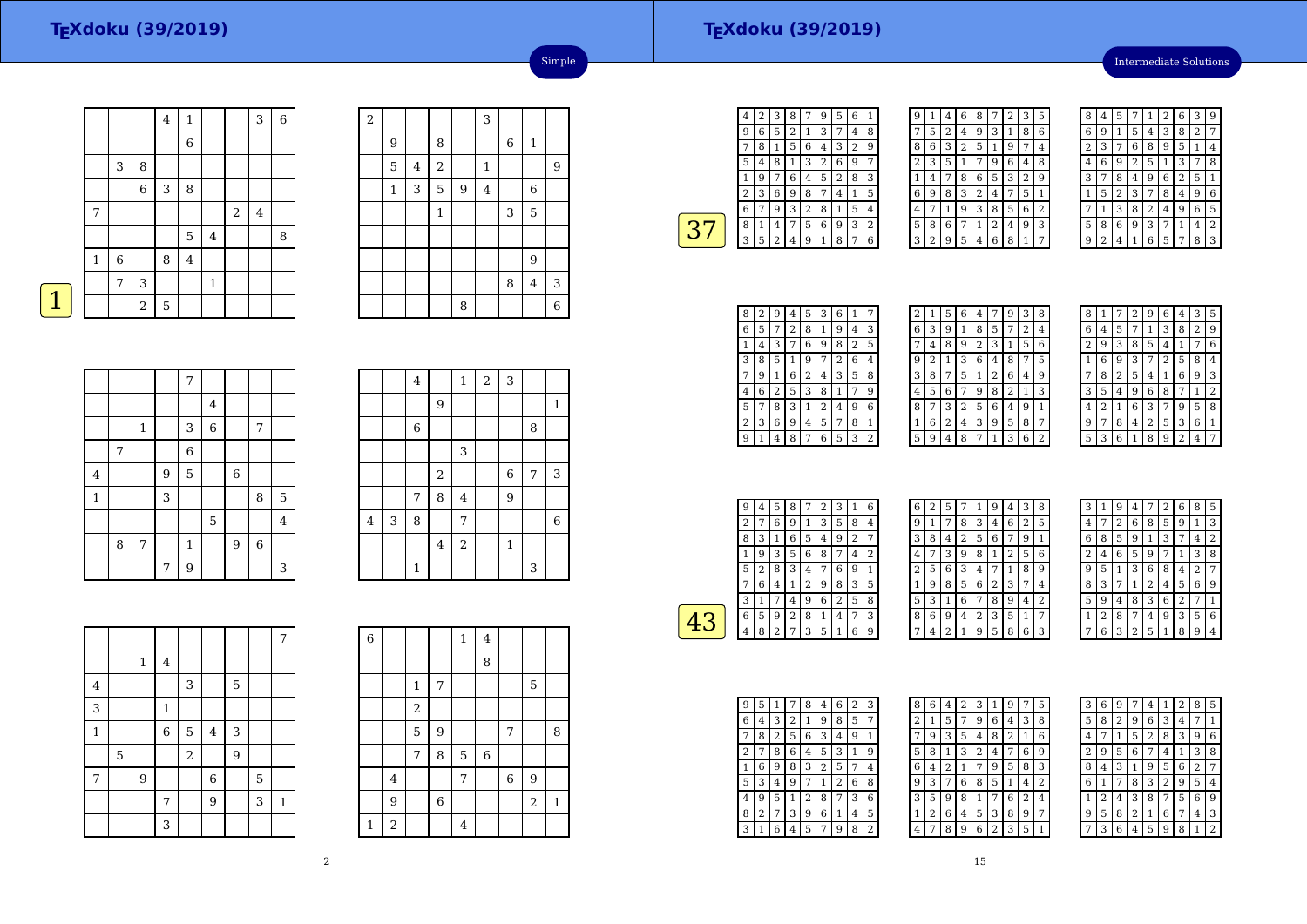|   | ı | 4 | 6              | 8 |   | 2 | 3 | 5 |
|---|---|---|----------------|---|---|---|---|---|
|   | 5 | 2 | 4              | 9 | 3 | 1 | 8 | 6 |
| 8 | 6 | 3 | $\overline{2}$ | 5 | 1 | g | 7 | 4 |
| 2 | 3 | 5 | 1              | 7 | 9 | 6 | 4 | 8 |
| 1 | 4 | 7 | 8              | 6 | 5 | 3 | 2 | 9 |
| 6 | 9 | 8 | 3              | 2 | 4 | 7 | 5 | 1 |
| 4 |   | 1 | 9              | 3 | 8 | 5 | 6 | 2 |
| 5 | 8 | 6 | 7              | 1 | 2 | 4 | 9 | 3 |
| 3 | 2 | 9 | 5              | 4 | 6 | 8 | 1 |   |

| 8 | 2 | 9              | 4 | 5 | 3 | 6              | 1 | 7 |  |
|---|---|----------------|---|---|---|----------------|---|---|--|
| 6 | 5 | 7              | 2 | 8 | 1 | 9              | 4 | 3 |  |
| 1 | 4 | 3              | 7 | 6 | 9 | 8              | 2 | 5 |  |
| 3 | 8 | 5              | 1 | 9 | 7 | $\overline{2}$ | 6 | 4 |  |
| 7 | 9 | 1              | 6 | 2 | 4 | 3              | 5 | 8 |  |
| 4 | 6 | $\overline{2}$ | 5 | 3 | 8 | 1              | 7 | 9 |  |
| 5 | 7 | 8              | 3 | 1 | 2 | 4              | 9 | 6 |  |
| 2 | 3 | 6              | 9 | 4 | 5 | 7              | 8 | 1 |  |
| 9 | 1 | 4              | 8 | 7 | 6 | 5              | 3 | 2 |  |

| 2 | 1 | 5 | 6 | 4              | 7 | 9 | З | 8 |  |
|---|---|---|---|----------------|---|---|---|---|--|
| 6 | 3 | 9 | 1 | 8              | 5 | 7 | 2 | 4 |  |
| 7 | 4 | 8 | 9 | $\overline{c}$ | 3 | 1 | 5 | 6 |  |
| 9 | 2 | 1 | 3 | 6              | 4 | 8 | 7 | 5 |  |
| 3 | 8 | 7 | 5 | 1              | 2 | 6 | 4 | 9 |  |
| 4 | 5 | 6 | 7 | 9              | 8 | 2 | 1 | 3 |  |
| 8 | 7 | 3 | 2 | 5              | 6 | 4 | 9 | 1 |  |
| 1 | 6 | 2 | 4 | 3              | 9 | 5 | 8 | 7 |  |
| 5 | 9 | 4 | 8 | 7              | 1 | 3 | 6 | 2 |  |

| 8 | 1 |   | 2 | 9 | 6 | 4              | З              | 5              |
|---|---|---|---|---|---|----------------|----------------|----------------|
| 6 | 4 | 5 | 7 | 1 | З | 8              | $\overline{2}$ | 9              |
| 2 | 9 | 3 | 8 | 5 | 4 | 1              | 7              | 6              |
|   | 6 | 9 | 3 | 7 | 2 | 5              | 8              | 4              |
| 7 | 8 | 2 | 5 | 4 | 1 | 6              | 9              | 3              |
| 3 | 5 | 4 | 9 | 6 | 8 | 7              | 1              | $\overline{2}$ |
| 4 | 2 | 1 | 6 | 3 | 7 | 9              | 5              | 8              |
| 9 | 7 | 8 | 4 | 2 | 5 | 3              | 6              | 1              |
| 5 | 3 | 6 |   | 8 | 9 | $\overline{2}$ | 4              | 7              |

Intermediate Solutions

 $\begin{array}{|c|c|c|c|c|}\n\hline\n7 & 1 & 2 & 6 & 3 \\
\hline\n5 & 4 & 3 & 8 & 2\n\end{array}$ 

1 5 4 3 8 2 7<br>7 6 8 9 5 1 4

<sup>8</sup> <sup>4</sup> <sup>9</sup> <sup>6</sup> <sup>2</sup> <sup>5</sup> <sup>1</sup>

 <sup>1</sup> <sup>3</sup> <sup>8</sup> <sup>2</sup> <sup>4</sup> <sup>9</sup> <sup>6</sup> <sup>5</sup> 5 <sup>8</sup> <sup>6</sup> <sup>9</sup> <sup>3</sup> <sup>7</sup> <sup>1</sup> <sup>4</sup> <sup>2</sup>  $9$  | 2 | 4 | 1 | 6 | 5 | 7 | 8 | 3

<sup>5</sup> <sup>2</sup> <sup>3</sup> <sup>7</sup> <sup>8</sup> <sup>4</sup> <sup>9</sup> <sup>6</sup>

<sup>3</sup> <sup>7</sup> <sup>6</sup> <sup>8</sup> <sup>9</sup> <sup>5</sup> <sup>1</sup> <sup>4</sup>

<sup>6</sup> <sup>9</sup> <sup>2</sup> <sup>5</sup> <sup>1</sup> <sup>3</sup> <sup>7</sup> <sup>8</sup>

8 $\frac{8}{1}$ 

6 $\begin{array}{c|c|c|c|c} 6 & 9 & 1 \end{array}$ 

2

 $\overline{\phantom{a}}$  $\begin{array}{|c|c|}\n7 \\
5\n\end{array}$ 

| 1

 $71$ 

 $\boxed{4}$  6

| 4                  | 2 | 3 | 8 | 7 | 9 I | 5 | 6 |   | 9              | 1              | 4 | 6 | 8      | 7 | 2              | 3 | 5 | 8  | $\overline{4}$ | 5. | 7 | $\mathbf{1}$   | 2 | 6 | 3 I         | -9             |
|--------------------|---|---|---|---|-----|---|---|---|----------------|----------------|---|---|--------|---|----------------|---|---|----|----------------|----|---|----------------|---|---|-------------|----------------|
| 9                  | 6 | 5 | ∍ |   | 3   | 7 | 4 | 8 | 7              | 5              | 2 | 4 | 9      | 3 |                | 8 | 6 | 6  | 9              |    | 5 | $\overline{4}$ | 3 | 8 | 2           | 7              |
| ⇁                  | 8 |   |   | 6 | 4   | 3 | 2 | 9 | 8              | 6              | 3 | 2 | 5      |   | 9              | 7 | 4 |    | 3              | 7  | 6 | 8              | 9 | 5 |             | $\overline{4}$ |
| 5                  | 4 | 8 |   | 3 | 2   | 6 | 9 | 7 | $\overline{2}$ | 3              | 5 |   | 7      | 9 | 6              | 4 | 8 | 4  | 6              | 9  | 2 | 5              |   | 3 | 7           | 8              |
|                    | 9 | 7 | 6 | 4 | 5   | 2 | 8 | 3 |                | 4              | 7 | 8 | 6      | 5 | 3              | 2 | 9 | 3' | 7              | 8  | 4 | 9              | 6 | 2 | 5.          | 1              |
| $\mathcal{L}$<br>∠ | 3 | 6 | 9 | 8 | 7   | 4 | 1 | 5 | 6              | 9              | 8 | 3 | ി<br>∠ | 4 | 7              | 5 |   |    | 5              | 2  | 3 | 7              | 8 | 4 | 9           | 6              |
| 6                  | 7 | 9 | 3 |   | 8   |   | 5 | 4 |                | ⇁              |   | 9 | 3      | 8 | 5              | 6 | 2 |    |                | 3  | 8 | 2              | 4 | 9 | $6^{\circ}$ | -5             |
| 8                  | 1 | 4 | ⇁ | 5 | 6   | 9 | 3 | 2 | 5              | 8              | 6 | 7 | 1      | ∍ | $\overline{4}$ | 9 | 3 | 5  | 8              | 6  | 9 | 3              | 7 |   | 4           | 2              |
| 3                  | 5 | 2 | 4 | 9 |     | 8 | 7 | 6 | 3              | $\overline{2}$ | 9 | 5 | 4      | 6 | 8              | 1 | 7 | 9  | 2              | 4  | 1 | 6              | 5 | 7 | 8           | -3             |
|                    |   |   |   |   |     |   |   |   |                |                |   |   |        |   |                |   |   |    |                |    |   |                |   |   |             |                |

| 8 | 2 | 9 | 4 | 5 | 3 | 6 |   |   | 2 | 1 | 5 | 6 | 4 |   | 9 | 3 | 8 |
|---|---|---|---|---|---|---|---|---|---|---|---|---|---|---|---|---|---|
| 6 | 5 |   | 2 | 8 | 1 | 9 | 4 | 3 | 6 | 3 | 9 | 1 | 8 | 5 |   | 2 | 4 |
|   | 4 | 3 |   | 6 | 9 | 8 | 2 | 5 |   | 4 | 8 | 9 | 2 | 3 |   | 5 | 6 |
| 3 | 8 | 5 |   | 9 | 7 | 2 | 6 | 4 | 9 | 2 | 1 | 3 | 6 | 4 | 8 |   | 5 |
| 7 | 9 |   | 6 | 2 | 4 | 3 | 5 | 8 | 3 | 8 | 7 | 5 | 1 | 2 | 6 | 4 | g |
| 4 | 6 | 2 | 5 | 3 | 8 | 1 | 7 | 9 | 4 | 5 | 6 | 7 | 9 | 8 | 2 |   | 3 |
| 5 | 7 | 8 | 3 |   | 2 | 4 | 9 | 6 | 8 | 7 | 3 | 2 | 5 | 6 | 4 | 9 | 1 |
| 2 | 3 | 6 | 9 | 4 | 5 | 7 | 8 | 1 | 1 | 6 | 2 | 4 | 3 | 9 | 5 | 8 | 7 |
| 9 |   | 4 | 8 | 7 | 6 | 5 | 3 | 2 | 5 | 9 | 4 | 8 | 7 |   | 3 | 6 | 2 |

| 1 | 5 | b | 4 |                | y      | З | 8 | 8      |        |   |   | g | 6 | 4 | З | 5 |
|---|---|---|---|----------------|--------|---|---|--------|--------|---|---|---|---|---|---|---|
| 3 | 9 |   | 8 | 5              |        | 2 | 4 | 6      | 4      | 5 |   | 1 | 3 | 8 | 2 | 9 |
| 4 | 8 | 9 | 2 | 3              |        | 5 | 6 | ∍<br>4 | g      | 3 | 8 | 5 | 4 |   |   | 6 |
| 2 | 1 | З | 6 | $\overline{4}$ | 8      |   | 5 |        | 6      | 9 | 3 |   | 2 | 5 | 8 | 4 |
| 8 | 7 | 5 | 1 | 2              | 6      | 4 | 9 | 7      | 8      | 2 | 5 | 4 | 1 | 6 | 9 | 3 |
| 5 | 6 | 7 | 9 | 8              | n<br>∠ | 1 | 3 | 3      | 5      | 4 | 9 | 6 | 8 |   |   | 2 |
| 7 | 3 | 2 | 5 | 6              | 4      | 9 |   | 4      | ר<br>۷ |   | 6 | 3 |   | 9 | 5 | 8 |
| 6 | 2 | 4 | 3 | 9              | 5      | 8 | 7 | 9      | 7      | 8 | 4 | 2 | 5 | 3 | 6 |   |
| 9 | 4 | 8 |   |                | 3      | 6 | ∍ | 5      | 3      | 6 |   | 8 | 9 | 2 | 4 | 7 |
|   |   |   |   |                |        |   |   |        |        |   |   |   |   |   |   |   |

|   | $\overline{6}$ |              | 9      |                  |            |                | 5       |   |
|---|----------------|--------------|--------|------------------|------------|----------------|---------|---|
|   |                | 7            |        |                  | $\sqrt{2}$ | 8              |         |   |
|   | 5              |              | 4      |                  |            | 7              |         |   |
|   |                | $\bf 4$      | $\,$ 6 |                  | 9          |                |         |   |
|   |                |              |        |                  |            |                |         |   |
|   |                | 8            |        |                  |            | $\overline{2}$ | $\bf 4$ |   |
|   | $\overline{7}$ |              |        |                  | 8          | $\mathbf{1}$   |         |   |
|   |                |              |        | $\boldsymbol{9}$ |            |                |         | 5 |
| 7 |                | $\mathbf{1}$ | 5      |                  | 7          | $\overline{4}$ |         |   |
|   |                |              |        |                  |            |                |         |   |

|                | $\overline{6}$ |                |                | $\sqrt{2}$ | 8           |   |                |
|----------------|----------------|----------------|----------------|------------|-------------|---|----------------|
|                |                |                |                |            | $\mathbf 1$ |   |                |
| 7              | 5              |                | 8              |            |             | 4 | 3              |
|                |                | $\overline{a}$ |                | 7          |             |   |                |
| $\overline{2}$ |                | $\overline{4}$ | $\overline{6}$ | 3          |             |   | 8              |
|                |                |                |                |            | $\,$ 6 $\,$ |   | $\mathbf 1$    |
|                |                |                | 7              |            |             |   | $\overline{2}$ |
|                |                | $\overline{6}$ |                | 5          |             |   |                |
|                |                | 3              |                | 8          | $\bf 4$     |   | 7              |

|   |              | 3              |   |   | 7     |                | 8 | 9 |  |
|---|--------------|----------------|---|---|-------|----------------|---|---|--|
| 8 | 9            |                |   |   |       |                |   |   |  |
|   | 6            | 7              |   |   |       |                |   |   |  |
| 3 |              |                |   | 9 |       |                |   |   |  |
| 7 |              |                |   |   | 3     | $\sqrt{2}$     |   |   |  |
|   | $\mathbf{1}$ | $\overline{4}$ |   |   |       | 8              |   |   |  |
|   | 5            |                |   | 8 | $9\,$ | $\overline{6}$ |   |   |  |
|   |              |                | 3 |   | $\,6$ |                | 5 |   |  |
|   |              | $\mathbf{1}$   | 5 |   |       |                | 7 |   |  |

|         | $\overline{6}$ | 3              |                |                         |       |                |                |
|---------|----------------|----------------|----------------|-------------------------|-------|----------------|----------------|
| $\,1\,$ |                |                |                |                         |       |                |                |
| 5       |                |                |                |                         | $\,2$ |                | 7              |
|         | 5              |                | $\overline{2}$ |                         |       | $\mathbf{1}$   |                |
|         |                |                | 3              |                         | 9     | $\overline{4}$ | $\overline{6}$ |
|         |                | 9              | $\overline{4}$ | $\mathbf 1$             |       | $\overline{a}$ | 3              |
|         |                | $\overline{6}$ |                |                         | 7     |                |                |
|         | $\mathbf{1}$   | $\overline{c}$ |                | $\overline{\mathbf{4}}$ |       |                |                |
| $\bf 4$ | 7              |                |                |                         | 3     |                |                |

|                |   | $\mathbf 1$    | 5            | 3              |   |   | $\overline{4}$ | $\overline{9}$   |  |
|----------------|---|----------------|--------------|----------------|---|---|----------------|------------------|--|
|                |   |                | 9            |                |   |   |                |                  |  |
| 9              | 4 |                |              | 6              |   | 5 | 3              | 8                |  |
|                |   |                | $\mathbf{1}$ |                |   |   |                | $\boldsymbol{6}$ |  |
|                | 5 | $\overline{4}$ |              |                |   |   |                |                  |  |
| $\mathbf{1}$   |   |                |              |                |   |   |                |                  |  |
| $\overline{5}$ |   |                |              |                |   |   |                |                  |  |
| $\,$ 6 $\,$    |   |                |              | $\overline{4}$ |   |   |                | $\mathbf{1}$     |  |
|                |   |                | 8            | $\sqrt{2}$     | 9 |   |                | 3                |  |

|   | $\mathbf{1}$            | $\overline{4}$ | 3              |   |                | $\overline{9}$ | $\overline{\mathbf{c}}$ |                         |
|---|-------------------------|----------------|----------------|---|----------------|----------------|-------------------------|-------------------------|
| 8 |                         |                | 9              |   |                |                | 5                       | $\overline{\mathbf{4}}$ |
| 3 |                         |                |                |   |                | $\mathbf{1}$   |                         |                         |
|   |                         | 9              | $\overline{4}$ |   |                |                |                         |                         |
|   |                         |                |                |   |                |                |                         | $\sqrt{2}$              |
|   |                         | $\,2$          |                |   |                |                |                         |                         |
|   | 8                       |                | $\overline{2}$ | 5 |                |                | $\overline{4}$          | 3                       |
|   | $\overline{\mathbf{4}}$ |                |                |   | $\overline{6}$ |                | 9                       |                         |
|   |                         | $\overline{6}$ |                |   | 3              |                |                         | 8                       |

Simple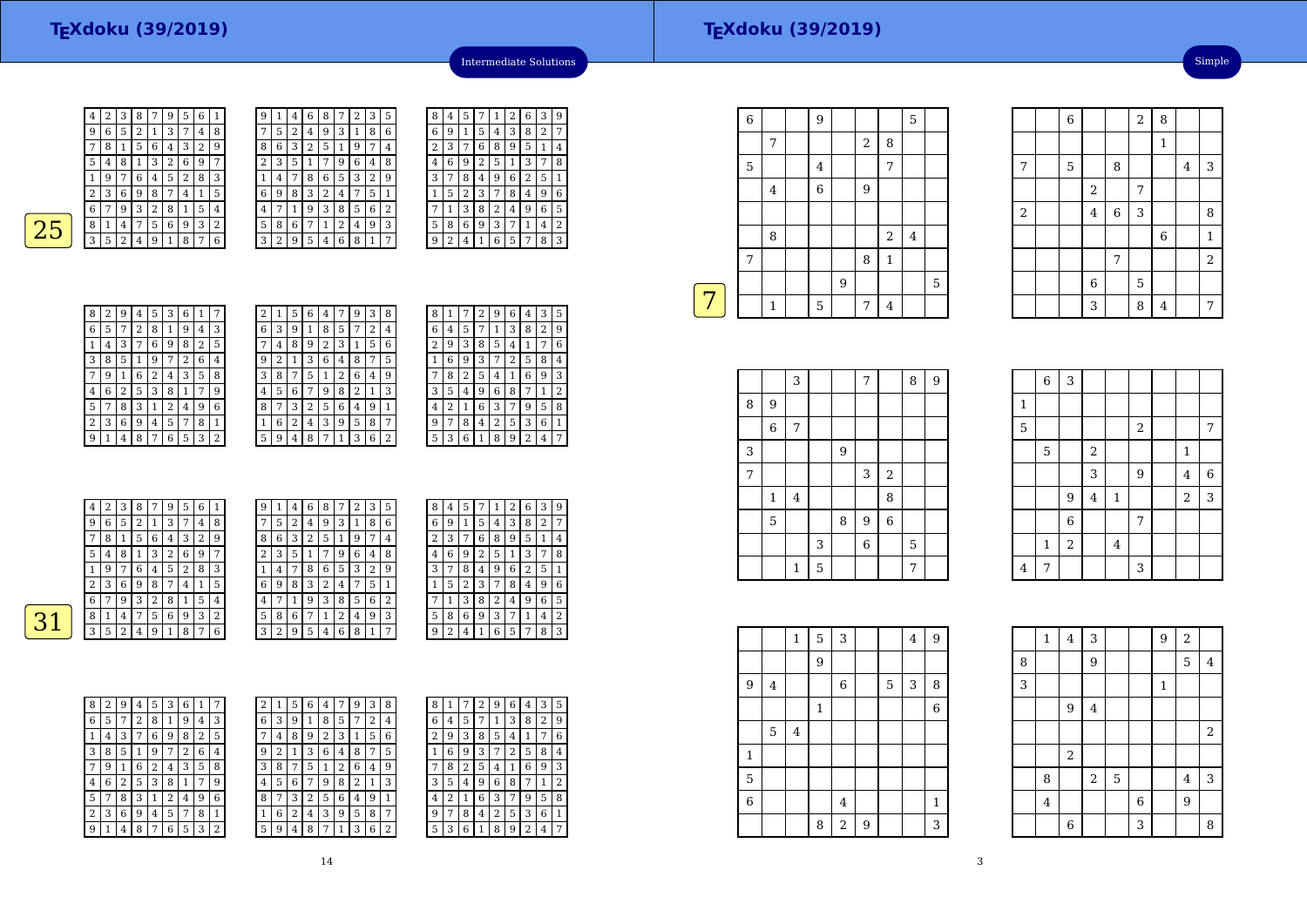#### Easy Solutions

|                | $\overline{\mathbf{4}}$ |         | 5            | $\,2$          |         | $\mathbf{1}$   |                |
|----------------|-------------------------|---------|--------------|----------------|---------|----------------|----------------|
| 7              |                         |         | $\mathbf{1}$ |                | 9       |                |                |
|                | 5                       |         |              | 7              |         |                |                |
|                | 3                       |         |              |                |         | $\mathbf 5$    | 7              |
|                |                         |         |              | 3              | $\bf 4$ | 9              | $\overline{2}$ |
| $\bf 4$        |                         |         |              |                |         |                |                |
|                |                         | 7       | 9            | $\overline{4}$ |         | $\overline{2}$ |                |
| $\overline{5}$ | 8                       | $\bf 4$ |              |                |         | 7              |                |
| 9              |                         |         |              | 5              |         |                |                |
|                |                         |         |              |                |         |                |                |

| 8              | $\,1\,$ |                         |            |            | 3 |                | $\bf 4$        |             |
|----------------|---------|-------------------------|------------|------------|---|----------------|----------------|-------------|
| $\overline{7}$ |         | $\overline{\mathbf{4}}$ |            |            |   |                |                |             |
|                |         | $\sqrt{2}$              |            |            | 7 |                |                | $\,$ 8 $\,$ |
| $\mathbf{1}$   |         |                         |            |            |   | 8              | 3              |             |
|                |         |                         | 6          |            |   |                |                |             |
| $\overline{9}$ |         | 7                       |            | $\sqrt{2}$ |   |                |                |             |
|                |         |                         | $\sqrt{ }$ |            |   | 3              |                |             |
|                |         | $\sqrt{6}$              |            |            |   | $\overline{2}$ | $\overline{9}$ |             |
|                |         | 3                       | 4          |            |   | $\overline{6}$ |                |             |

Easy

|  |  | <b>Contract Contract Contract Contract Contract Contract Contract Contract Contract Contract Contract Contract Co</b> |  |
|--|--|-----------------------------------------------------------------------------------------------------------------------|--|
|--|--|-----------------------------------------------------------------------------------------------------------------------|--|

|                | 5 |                         | $\sqrt{2}$   |                |                |                  |              |             |
|----------------|---|-------------------------|--------------|----------------|----------------|------------------|--------------|-------------|
| 7              | 9 | $\overline{\mathbf{4}}$ | $\mathbf{1}$ |                |                |                  |              | $\,$ 6 $\,$ |
| $\overline{4}$ |   |                         |              |                | $\mathbf 1$    | 5                |              | $\sqrt{2}$  |
| 6              |   |                         |              | 3              |                |                  | $\mathbf{1}$ | 7           |
|                |   |                         |              | $\overline{4}$ | 5              | $\boldsymbol{9}$ |              |             |
|                |   | $\,2$                   |              | 9              |                |                  |              |             |
|                | 7 | $\overline{6}$          |              | $\overline{a}$ | $\overline{4}$ |                  |              | 5           |
|                |   |                         | 3            |                |                |                  |              |             |

| 8              |              |                |                |         |                |            |                         |
|----------------|--------------|----------------|----------------|---------|----------------|------------|-------------------------|
| $\overline{6}$ | $\sqrt{2}$   |                | $\overline{4}$ | 3       | 7              |            |                         |
|                |              | $\overline{9}$ |                | $\,1\,$ |                | $\sqrt{2}$ |                         |
|                |              | 8              |                | 9       | $\overline{6}$ |            | 4                       |
|                | 7            |                | 3              |         |                |            |                         |
|                |              |                | 6              | $\bf 4$ |                | 7          | $\overline{\mathbf{2}}$ |
| $\overline{7}$ |              |                |                |         |                |            |                         |
|                | $\mathbf{1}$ |                |                |         |                |            |                         |
| 9              |              | 3              |                |         | $\overline{4}$ |            |                         |

| $\mathbf 1$    |   |                |              | 9            |                  | 5                | 8                |       |
|----------------|---|----------------|--------------|--------------|------------------|------------------|------------------|-------|
| 8              | 5 |                | 7            |              | $\boldsymbol{2}$ |                  |                  |       |
| $\overline{4}$ |   | 6              | $\mathbf{1}$ |              |                  |                  |                  |       |
|                |   | 8              | $\,$ 6 $\,$  | $\mathbf{1}$ | 5                |                  | 7                | 4     |
|                |   | $\overline{c}$ |              |              | 7                | $\boldsymbol{9}$ |                  | 6     |
|                | 7 |                |              |              |                  |                  |                  |       |
|                |   |                |              |              |                  | $\mathbf{1}$     | $\boldsymbol{6}$ | $\,2$ |
|                |   |                |              |              |                  | 8                | 9                |       |
|                |   |                |              |              |                  |                  |                  |       |

|   |                | 1              |              | 7                         | 4 |   |   |              |
|---|----------------|----------------|--------------|---------------------------|---|---|---|--------------|
|   |                |                | 8            |                           |   |   |   | 9            |
| 7 |                |                |              |                           |   | 3 |   |              |
| 4 |                |                | 3            |                           | 7 |   |   | $\mathbf{1}$ |
|   |                | 3              |              |                           |   |   |   | 5            |
|   | $\mathbf{1}$   |                |              | $\,2$                     |   |   | 9 |              |
|   |                | $\overline{4}$ |              |                           | 8 |   |   |              |
|   | $\overline{9}$ |                | $\,2$        | $\ensuremath{\mathsf{3}}$ |   | 5 |   |              |
|   | 3              |                | $\mathbf{1}$ |                           |   |   |   |              |

| 8 | 4 | 9              | 5 | $\overline{2}$ | 6 | 1 | 7 | 3 |  |
|---|---|----------------|---|----------------|---|---|---|---|--|
|   | 6 | 3              | 1 | 8              | 9 | 4 | 2 | 5 |  |
| 2 | 5 | 1              | 4 | 7              | 3 | 6 | 9 | 8 |  |
| 6 | 3 | 8              | 2 | 9              |   | 5 | 4 |   |  |
| 1 |   | 5              | 8 | 3              | 4 | 9 | 6 | 2 |  |
| 4 | 9 | $\overline{c}$ |   | 6              | 5 | 3 | 8 | 1 |  |
| 3 |   |                | 9 | 4              | 8 | 2 | 5 | 6 |  |
| 5 | 8 | 4              | 6 | 1              | 2 | 7 | 3 | 9 |  |
| q | 2 | 6              | 3 | 5              | 7 | 8 | 1 | 4 |  |
|   |   |                |   |                |   |   |   |   |  |

| 8 | 1 | 9 | $\overline{2}$ | 5 | 3 | 7              | 4 | 6              |
|---|---|---|----------------|---|---|----------------|---|----------------|
|   | 5 | 4 | 8              | 9 | 6 | $\mathbf{1}$   | 2 | 3              |
| 6 | 3 | 2 | 1              | 4 | 7 | 9              | 5 | 8              |
|   | 6 | 5 | 9              | 7 | 4 | 8              | 3 | $\overline{2}$ |
| 3 | 2 | 8 | 6              | 1 | 5 | 4              | 7 | 9              |
| 9 | 4 | 7 | 3              | 2 | 8 | 5              | 6 | 1              |
| 5 | 9 | 1 | 7              | 6 | 2 | 3              | 8 | 4              |
| 4 | 8 | 6 | 5              | 3 | 1 | $\overline{2}$ | 9 | 7              |
|   | 7 | 3 | 4              | 8 | 9 | 6              | 1 | 5              |

| 2 | 6 | З | 4 |   | 9              | 8              | 5 | 1 |
|---|---|---|---|---|----------------|----------------|---|---|
| 8 | 5 | 1 | 2 | 6 | 3              |                | 9 | 4 |
|   | 9 | 4 | 1 | 5 | 8              | 3              | 2 | 6 |
| 4 | 3 | g |   | 8 | 1              | 5              | 6 | 2 |
| 6 | 8 | 5 | 9 | 3 | $\overline{2}$ | 4              | 1 | 7 |
|   | 2 | 7 | 6 | 4 | 5              | 9              | 8 | 3 |
| 3 | 1 | 2 | 5 | 9 |                | 6              | 4 | 8 |
| g | 7 | 6 | 8 | 2 | 4              | 1              | 3 | 5 |
|   | 4 | 8 | 3 |   | 6              | $\overline{2}$ |   | g |

| 8 | 5 |   | 2 | 6 | 9 | 1              | 4 | 3 |
|---|---|---|---|---|---|----------------|---|---|
| 6 | 2 | 1 | 4 | 3 | 5 |                | 8 | 9 |
| 3 | 4 | 9 | 8 | 1 | 7 | 5              | 2 | 6 |
| 2 | 3 | 8 |   | 9 |   | 6              | 5 | 4 |
| 4 | 7 | 6 | 3 | 5 | 2 | 8              | 9 | 1 |
|   | 9 | 5 | 6 | 4 | 8 | 3              | 7 | 2 |
|   | 6 | 2 | 1 | 8 | 4 | 9              | 3 | 5 |
| 5 | 1 | 4 | 9 | 7 | 3 | $\overline{2}$ | 6 | 8 |
| g | 8 | 3 | 5 | 2 | 6 | 4              |   |   |

| 1              | 2 | 7 | 4 | 9 | 6 | 5              | 8 | 3            |
|----------------|---|---|---|---|---|----------------|---|--------------|
| 8              | 5 | 9 | 7 | 3 | 2 | 6              | 4 | $\mathbf{1}$ |
| 4              | 3 | 6 | 1 | 5 | 8 | 7              | 2 | g            |
| 3              | 9 | 8 | 6 | 1 | 5 | $\overline{2}$ | 7 | 4            |
| 5              | 4 | 2 | 3 | 8 | 7 | 9              | 1 | 6            |
| 6              |   | 1 | 9 | 2 | 4 | 3              | 5 | 8            |
| 9              | 8 | 4 | 5 | 7 | 3 | 1              | 6 | 2            |
| 7              | 6 | 3 | 2 | 4 | 1 | 8              | 9 | 5            |
| $\overline{2}$ | 1 | 5 | 8 | 6 | 9 | 4              | 3 | 7            |
|                |   |   |   |   |   |                |   |              |

| 3 | 8 |   | 9 |   | 4 | 6              | 5 | 2 |
|---|---|---|---|---|---|----------------|---|---|
| 2 | 4 | 5 | 8 | 6 | 3 | 1              |   | 9 |
|   | 6 | 9 | 5 | 1 | 2 | 3              | 4 | 8 |
| 4 | 5 | 2 | 3 | 9 |   | 8              | 6 | 1 |
| 9 | 7 | 3 | 6 | 8 | 1 | 4              | 2 | 5 |
| 6 | 1 | 8 | 4 | 2 | 5 |                | 9 | 3 |
| 1 | 2 | 4 |   | 5 | 8 | 9              | 3 | 6 |
| 8 | 9 |   | 2 | 3 | 6 | 5              | 1 | 4 |
| 5 | 3 | 6 |   | 4 | 9 | $\overline{2}$ | 8 |   |

| 8 | 4 | 9 | 5 | 2              | 6 |   |   | 3 |  |
|---|---|---|---|----------------|---|---|---|---|--|
|   | 6 | 3 | 1 | 8              | 9 | 4 | 2 | 5 |  |
| 2 | 5 |   | 4 | 7              | 3 | 6 | 9 | 8 |  |
| 6 | З | 8 | 2 | 9              |   | 5 | 4 |   |  |
|   |   | 5 | 8 | 3              | 4 | 9 | 6 | 2 |  |
| 4 | 9 | 2 |   | 6              | 5 | 3 | 8 |   |  |
| 3 |   |   | y | $\overline{4}$ | 8 | 2 | 5 | 6 |  |
| 5 | 8 | 4 | 6 | 1              | 2 | 7 | 3 | 9 |  |
|   | 2 | 6 | 3 | 5              | 7 | 8 | 1 | 4 |  |
|   |   |   |   |                |   |   |   |   |  |

| 8 | 1 | 9 | $\overline{2}$ | 5              | 3 | 7              | 4              | 6              |  |
|---|---|---|----------------|----------------|---|----------------|----------------|----------------|--|
| 7 | 5 | 4 | 8              | 9              | 6 | 1              | $\overline{2}$ | 3              |  |
| 6 | 3 | 2 | 1              | 4              | 7 | 9              | 5              | 8              |  |
| 1 | 6 | 5 | 9              | 7              | 4 | 8              | 3              | $\overline{2}$ |  |
| 3 | 2 | 8 | 6              | 1              | 5 | 4              | 7              | 9              |  |
| 9 | 4 | 7 | 3              | $\overline{2}$ | 8 | 5              | 6              | 1              |  |
| 5 | 9 | 1 | 7              | 6              | 2 | 3              | 8              | 4              |  |
| 4 | 8 | 6 | 5              | 3              | 1 | $\overline{2}$ | 9              | 7              |  |
| 2 | 7 | 3 | 4              | 8              | 9 | 6              | 1              | 5              |  |

| 2 | 6 | 3 | 4 |   | 9 | 8              | 5              | 1 |
|---|---|---|---|---|---|----------------|----------------|---|
| 8 | 5 | 1 | 2 | 6 | 3 |                | 9              | 4 |
| 7 | 9 | 4 | 1 | 5 | 8 | 3              | $\overline{2}$ | 6 |
| 4 | 3 | 9 |   | 8 | 1 | 5              | 6              | 2 |
| 6 | 8 | 5 | 9 | 3 | 2 | 4              | 1              | 7 |
| 1 | 2 |   | 6 | 4 | 5 | 9              | 8              | 3 |
| 3 | 1 | 2 | 5 | 9 |   | 6              | 4              | 8 |
| 9 | 7 | 6 | 8 | 2 | 4 | 1              | 3              | 5 |
| 5 | 4 | 8 | 3 | 1 | 6 | $\overline{2}$ | 7              | q |

| 8 | 5 |   | 2 | 6              | g | 1 | 4              | 3 |
|---|---|---|---|----------------|---|---|----------------|---|
| 6 | 2 | 1 | 4 | 3              | 5 | 7 | 8              | 9 |
| 3 | 4 | 9 | 8 | 1              | 7 | 5 | $\overline{2}$ | 6 |
| 2 | 3 | 8 | 7 | 9              | 1 | 6 | 5              | 4 |
| 4 |   | 6 | 3 | 5              | 2 | 8 | 9              | 1 |
|   | 9 | 5 | 6 | 4              | 8 | 3 | 7              | 2 |
|   | 6 | 2 | 1 | 8              | 4 | 9 | 3              | 5 |
| 5 | 1 | 4 | 9 | 7              | 3 | 2 | 6              | 8 |
| g | 8 | 3 | 5 | $\overline{2}$ | 6 | 4 | 1              |   |

| 1              | 2 | 7 | 4 | 9 | 6 | 5              | 8              | 3 |
|----------------|---|---|---|---|---|----------------|----------------|---|
| 8              | 5 | 9 | 7 | 3 | 2 | 6              | 4              | 1 |
| 4              | 3 | 6 | 1 | 5 | 8 | 7              | $\overline{2}$ | 9 |
| 3              | 9 | 8 | 6 | 1 | 5 | $\overline{2}$ | 7              | 4 |
| 5              | 4 | 2 | 3 | 8 | 7 | 9              | 1              | 6 |
| 6              | 7 | 1 | 9 | 2 | 4 | 3              | 5              | 8 |
| 9              | 8 | 4 | 5 | 7 | 3 | 1              | 6              | 2 |
| 7              | 6 | 3 | 2 | 4 | 1 | 8              | 9              | 5 |
| $\overline{c}$ | 1 | 5 | 8 | 6 | 9 | 4              | 3              | 7 |

| 3 | 8 | 1 | 9              |   | 4              | 6              | 5              | 2 |
|---|---|---|----------------|---|----------------|----------------|----------------|---|
| 2 | 4 | 5 | 8              | 6 | 3              | 1              | 7              | 9 |
|   | 6 | 9 | 5              | 1 | $\overline{2}$ | 3              | 4              | 8 |
| 4 | 5 | 2 | 3              | 9 | 7              | 8              | 6              | 1 |
| 9 | 7 | 3 | 6              | 8 | 1              | 4              | $\overline{2}$ | 5 |
| 6 | 1 | 8 | 4              | 2 | 5              | 7              | 9              | 3 |
| 1 | 2 | 4 | 7              | 5 | 8              | 9              | 3              | 6 |
| 8 | 9 | 7 | $\overline{c}$ | 3 | 6              | 5              | 1              | 4 |
| 5 | 3 | 6 | 1              | 4 | 9              | $\overline{2}$ | 8              | 7 |
|   |   |   |                |   |                |                |                |   |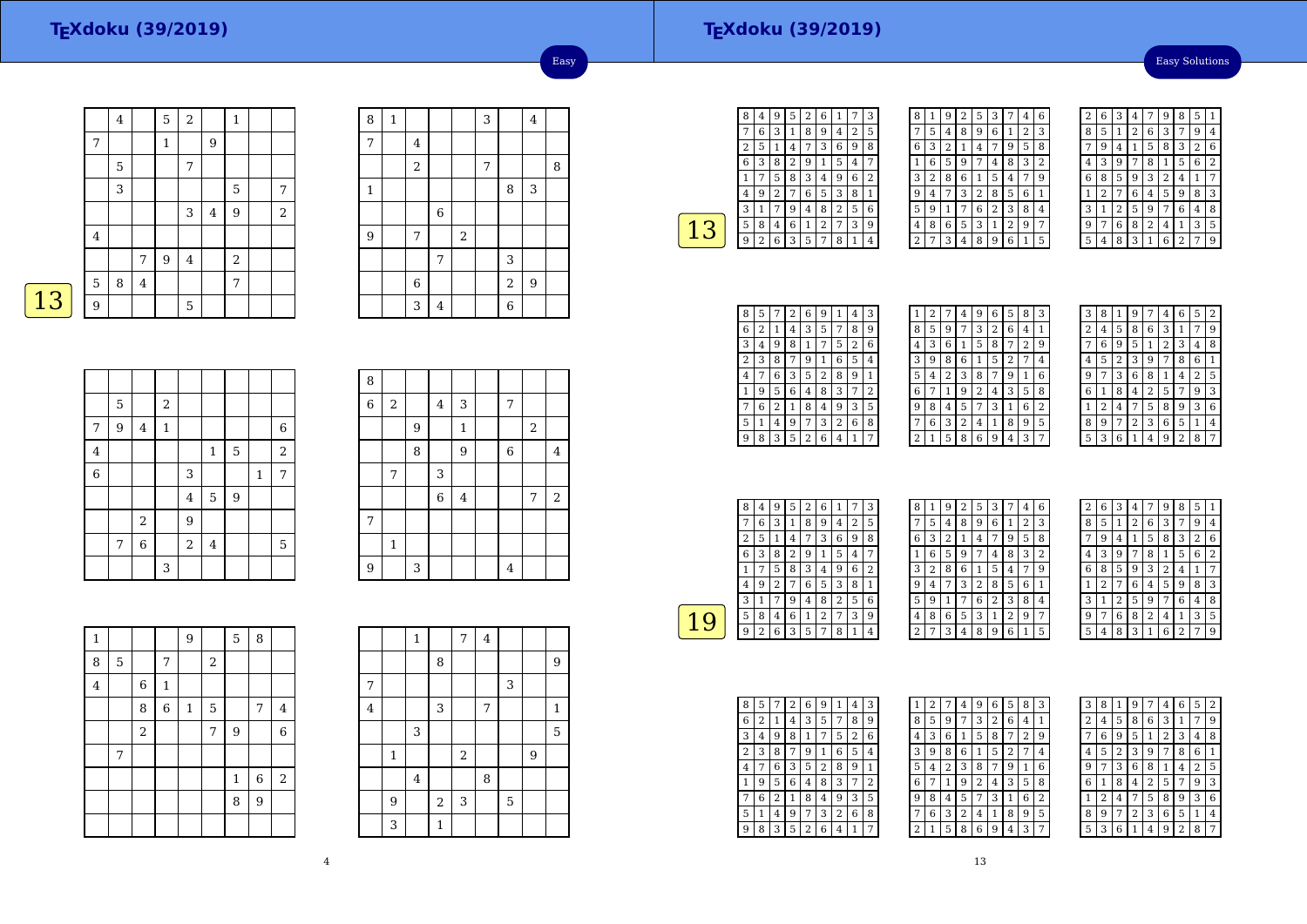| 2 | 6 | 1 | 9 |   | З | 4 | 8              | 5 |
|---|---|---|---|---|---|---|----------------|---|
| 3 | 9 | 7 | 8 | 4 | 5 | 6 | 1              | 2 |
| 8 | 5 | 4 | 2 | 6 | 1 | 7 | 3              | 9 |
|   |   | 3 | 5 | 9 | 4 | 2 | 6              | 8 |
| 9 | 8 | 6 | 1 | 2 | 7 | 3 | 5              | 4 |
| 5 | 4 | 2 | 6 | 3 | 8 | 9 |                | 1 |
| 6 | 3 | 8 | 4 | 1 | 2 | 5 | 9              |   |
| 1 | 2 | 9 |   | 5 | 6 | 8 | 4              | 3 |
|   |   | 5 | 3 | 8 | 9 |   | $\overline{2}$ | 6 |

|    | 8 | 4 | З | 1              | 7 | 9 | 5 | 2 | 6              |
|----|---|---|---|----------------|---|---|---|---|----------------|
|    |   | 5 | 6 | 8              | 2 | 4 | 3 | 9 | 1              |
|    | 2 | 9 | 1 | 5              | 3 | 6 | 4 | 7 | 8              |
|    | 3 |   | 5 | $\overline{2}$ | 6 | 8 | 1 | 4 | 9              |
| E. | 4 | 2 | 8 | 9              | 5 | 1 | 6 | 3 |                |
|    |   | 6 | 9 | 3              | 4 | 7 | 2 | 8 | 5              |
|    | 9 | 3 | 2 | 6              | 8 | 5 | 7 | 1 | 4              |
|    | 5 | 8 | 7 | 4              | 1 | 3 | 9 | 6 | $\overline{2}$ |
|    | 6 |   | 4 |                | 9 | 2 | 8 | 5 | 3              |
|    |   |   |   |                |   |   |   |   |                |

Simple Solutions

| 5 | 8 | 4 | 7              | 1 | 2 | 3              | 6 | 9 |  |
|---|---|---|----------------|---|---|----------------|---|---|--|
|   | 2 | 3 | 9              | 6 | 8 | 5              | 4 | 1 |  |
| 1 | 9 | 6 | 3              | 5 | 4 |                | 8 | 2 |  |
| 9 | 6 | 2 | 5              | 3 |   | 8              | 1 | 4 |  |
| 8 | 4 | 5 | $\overline{2}$ | 9 | 1 | 6              | 7 | 3 |  |
| 3 | 1 | 7 | 8              | 4 | 6 | 9              | 2 | 5 |  |
| 4 | 3 | 8 | 1              | 7 | 5 | $\overline{2}$ | 9 | 6 |  |
| 6 | 7 | 9 | 4              | 2 | 3 | 1              | 5 | 8 |  |
| 2 | 5 | 1 | 6              | 8 | 9 | 4              | 3 | 7 |  |

| 9 | 8 | 3 | 5 | 6 | 2 | 1 | 4 |   |  |
|---|---|---|---|---|---|---|---|---|--|
| 5 | 6 | 1 | 4 | 7 | 8 | 2 | 9 | 3 |  |
| 4 | 7 | 2 | 9 | 3 | 1 | 5 | 8 | 6 |  |
| 3 | 2 | 4 | 1 | 9 | 7 | 8 | 6 | 5 |  |
| 1 | 9 | 8 | 6 | 5 | 4 | 3 | 7 | 2 |  |
| 6 | 5 | 7 | 8 | 2 | 3 | 9 | 1 | 4 |  |
|   | 3 | 9 | 2 | 1 | 6 | 4 | 5 | 8 |  |
| 2 | 4 | 5 | 7 | 8 | 9 | 6 | 3 | 1 |  |
| 8 | 1 | 6 | 3 | 4 | 5 |   | 2 | 9 |  |

| 6 | 5 | 9 | 2 | 1 | 4 | 3 | 8 | 7 |
|---|---|---|---|---|---|---|---|---|
| 3 | 7 | 4 | 5 | 9 | 8 | 2 | 1 | 6 |
| 2 | 8 | 1 | 7 | 6 | 3 | 9 | 5 | 4 |
| 8 | 1 | 2 | 4 | 3 |   | 5 | 6 | 9 |
| 4 | 6 | 5 | 9 | 2 | 1 | 7 | 3 | 8 |
| 9 | 3 | 7 | 8 | 5 | 6 | 1 | 4 | 2 |
| 5 | 4 | 8 | 1 | 7 | 2 | 6 | 9 | 3 |
| 7 | 9 | 3 | 6 | 8 | 5 | 4 | 2 | 1 |
|   | 2 | 6 | 3 | 4 | 9 | 8 | 7 | 5 |

| 6 | 2 | 8 | 9 | 7 | 1 | 3 | 5 | 4                  | 1 | 4 | 6 | 7 | 3 | 2 | 8 | 9      | 5              |
|---|---|---|---|---|---|---|---|--------------------|---|---|---|---|---|---|---|--------|----------------|
| 4 | 7 |   | 3 | 5 | 2 | 8 | 6 | 9                  | 3 | 8 | 2 | 5 | 9 | 4 |   | 7      | 6              |
| 5 | 9 | 3 | 4 | 8 | 6 | 7 | ר |                    | 7 | 9 | 5 |   | 8 | 6 | 2 | 4      | 3              |
|   | 4 | 7 | 6 | 2 | 9 | 5 | 3 | 8                  | 5 | 6 | 8 | ר |   | 7 | 9 | 3      | 4              |
| 2 | 6 | 5 | 8 | 4 | 3 | 9 |   | 7                  | າ | 1 | 9 | 4 | 6 | 3 | 7 | 5      | 8              |
| 3 | 8 | 9 | 7 |   | 5 | 2 | 4 | 6                  | 4 | 7 | 3 | 8 | 5 | 9 | 6 | ר<br>∠ | 1<br>┸         |
| 7 | 5 | 4 | 2 | 6 | 8 |   | 9 | 3                  | 6 | 3 | 4 | 9 |   |   | 5 | 8      | $\overline{2}$ |
| 8 | 3 | ∍ |   | 9 | 4 | 6 | 7 | 5                  | 8 | 2 | 7 | 6 | 4 | 5 | 3 |        | 9              |
| 9 |   | 6 | 5 | 3 | 7 | 4 | 8 | $\mathcal{L}$<br>∠ | 9 | 5 |   | 3 | 2 | 8 | 4 | 6      | 7              |

| 1 | 4 | 3 | $\overline{2}$ | 6 | 7 | 5 | 8              | 9              |
|---|---|---|----------------|---|---|---|----------------|----------------|
| 8 | 9 | 5 | 4              | 3 | 1 | 7 | $\overline{2}$ | 6              |
| 2 | 6 | 7 | 9              | 5 | 8 | 3 | 1              | 4              |
| 3 | 2 | 6 | 8              | 9 | 5 | 1 | 4              | 7              |
|   | 8 | 9 | 1              | 4 | 3 | 2 | 6              | 5              |
| 5 | 1 | 4 | 6              | 7 | 2 | 8 | 9              | 3              |
| 4 | 5 | 2 | 7              | 8 | 9 | 6 | 3              | 1              |
| 9 | 7 | 8 | 3              | 1 | 6 | 4 | 5              | $\overline{2}$ |
| 6 | 3 | 1 | 5              | 2 | 4 | 9 | 7              | 8              |

| 2 | 6 | 3 |   | 5 | 1 | 9 | 8 | 4 | 8              |
|---|---|---|---|---|---|---|---|---|----------------|
|   | 9 | 7 | 8 | 3 | 4 | 6 | 5 | 2 |                |
| 5 | 4 | 8 | 9 | 6 | 2 | 1 | 3 | 7 | 9              |
| 3 | 5 | 4 | 2 | 7 | 6 | 8 | 1 | 9 | $\overline{2}$ |
|   | 2 | 1 | 3 | 8 | 9 | 5 | 4 | 6 | 3              |
| 6 | 8 | 9 | 4 | 1 | 5 | 7 | 2 | 3 |                |
| 8 | 3 | 6 | 5 | 2 | 7 | 4 | 9 | 1 | 5              |
| 9 | 1 | 2 | 6 | 4 | 8 | 3 | 7 | 5 | 6              |
| 4 | 7 | 5 | 1 | 9 | 3 | 2 | 6 | 8 | 4              |
|   |   |   |   |   |   |   |   |   |                |

 $7$ 

| 8            | 6 | 1 | 5 | 3 | 2 |   | 4 | 9 | 6              |   | 4 | З | 8 | 5 | 9              | 2 | 7 |
|--------------|---|---|---|---|---|---|---|---|----------------|---|---|---|---|---|----------------|---|---|
| 7            | 3 | 5 | 9 | 8 | 4 | 1 | 6 | 2 | 8              | າ | 7 | 9 | 6 | 1 | 3              | 5 | 4 |
| 9            | 4 | 2 | 7 | 6 | 1 | 5 | 3 | 8 | 3              | 9 | 5 | 7 | 2 | 4 | 1              | 8 | 6 |
| 2            | 7 | 8 |   | 5 | 3 | 4 | 9 | 6 |                |   | 9 | 4 | 3 | 2 | 8              | 6 | 5 |
| 3            | 5 | 4 | 2 | 9 | 6 | 8 | 1 | 7 | 5              | 3 | 8 | 6 | 9 | 7 | 4              | 1 | 2 |
| $\mathbf{1}$ | 9 | 6 | 4 | 7 | 8 | 3 | 2 | 5 | 4              | 6 | 2 | 5 | 1 | 8 | 7              | 3 | 9 |
| 5            | 2 | 3 | 6 |   | 7 | 9 | 8 | 4 | 7              | 8 | 1 | 2 | 5 | 9 | 6              | 4 | 3 |
| 6            | 8 | 9 | 3 | 4 | 5 | 2 | 7 | 1 | $\overline{2}$ | 4 | 3 | 8 | 7 | 6 | 5              | 9 | 1 |
| 4            | 1 | 7 | 8 | 2 | 9 | 6 | 5 | 3 | 9              | 5 | 6 |   | 4 | 3 | $\overline{2}$ | 7 | 8 |
|              |   |   |   |   |   |   |   |   |                |   |   |   |   |   |                |   |   |

|    |   | 4 |                | $\mathbf 5$  | $\sqrt{2}$     |                | 1              |                |
|----|---|---|----------------|--------------|----------------|----------------|----------------|----------------|
|    | 7 |   |                | $\mathbf{1}$ |                | 9              |                |                |
|    |   | 5 |                |              | 7              |                |                |                |
|    |   | 3 |                |              |                |                | 5              | 7              |
|    |   |   |                |              | 3              | $\overline{4}$ | 9              | $\overline{2}$ |
|    | 4 |   |                |              |                |                |                |                |
|    |   |   | 7              | 9            | $\overline{4}$ |                | $\overline{2}$ |                |
|    | 5 | 8 | $\overline{4}$ |              |                |                | 7              |                |
| 19 | 9 |   |                |              | 5              |                |                |                |
|    |   |   |                |              |                |                |                |                |

|                         | 5 |             | $\boldsymbol{2}$ |                |             |                |              |       |
|-------------------------|---|-------------|------------------|----------------|-------------|----------------|--------------|-------|
| 7                       | 9 | 4           | 1                |                |             |                |              | 6     |
| $\overline{\mathbf{4}}$ |   |             |                  |                | $\mathbf 1$ | 5              |              | $\,2$ |
| $\,$ 6 $\,$             |   |             |                  | 3              |             |                | $\mathbf{1}$ | 7     |
|                         |   |             |                  | $\overline{4}$ | $\mathbf 5$ | $\overline{9}$ |              |       |
|                         |   | $\,2$       |                  | 9              |             |                |              |       |
|                         | 7 | $\,$ 6 $\,$ |                  | $\sqrt{2}$     | $\bf 4$     |                |              | 5     |
|                         |   |             | 3                |                |             |                |              |       |

| 8                |              |   |                         |                         |                |                         |            |
|------------------|--------------|---|-------------------------|-------------------------|----------------|-------------------------|------------|
| $\overline{6}$   | $\,2$        |   | $\overline{\mathbf{4}}$ | 3                       | 7              |                         |            |
|                  |              | 9 |                         | $\mathbf{1}$            |                | $\overline{\mathbf{c}}$ |            |
|                  |              | 8 |                         | 9                       | $\overline{6}$ |                         | $\bf 4$    |
|                  | 7            |   | 3                       |                         |                |                         |            |
|                  |              |   | 6                       | $\overline{\mathbf{4}}$ |                | 7                       | $\sqrt{2}$ |
| $\overline{7}$   |              |   |                         |                         |                |                         |            |
|                  | $\mathbf{1}$ |   |                         |                         |                |                         |            |
| $\boldsymbol{9}$ |              | 3 |                         |                         | $\overline{4}$ |                         |            |

 $\frac{1}{\sqrt{3}}$   $\frac{3}{4}$ 

<sup>2</sup>

 $\begin{array}{|c|c|c|c|c|}\n\hline\n6 & 2 \\
\hline\n\end{array}$ 

 $\frac{7}{3}$  3

 $\frac{4}{\sqrt{6}}$  6

 $\begin{array}{|c|c|c|c|c|c|c|c|}\n\hline\n2 & 7 & 8 \\
\hline\n\end{array}$ 

 $8 \mid 3$ 

 $\begin{array}{c|c} 2 & 9 \\ \hline 6 & \end{array}$ 

 $\frac{8}{1}$ 

 <sup>4</sup> 2

<sup>7</sup>

6

3 <sup>4</sup>

6

7

7

1

9

| 5<br>8<br>9<br>1<br>8<br>$\mathbf 5$<br>$\sqrt{2}$<br>7<br>$\overline{\mathbf{4}}$<br>6<br>$\,1\,$<br>8<br>$\overline{6}$<br>5<br>7<br>$\mathbf{1}$<br>$\bf 4$<br>$\,2$<br>$\overline{6}$<br>$\sqrt{ }$<br>9<br>7<br>$\,2$<br>6<br>$\mathbf{1}$<br>9<br>8 |  |  |  |  |  |
|-----------------------------------------------------------------------------------------------------------------------------------------------------------------------------------------------------------------------------------------------------------|--|--|--|--|--|
|                                                                                                                                                                                                                                                           |  |  |  |  |  |
|                                                                                                                                                                                                                                                           |  |  |  |  |  |
|                                                                                                                                                                                                                                                           |  |  |  |  |  |
|                                                                                                                                                                                                                                                           |  |  |  |  |  |
|                                                                                                                                                                                                                                                           |  |  |  |  |  |
|                                                                                                                                                                                                                                                           |  |  |  |  |  |
|                                                                                                                                                                                                                                                           |  |  |  |  |  |
|                                                                                                                                                                                                                                                           |  |  |  |  |  |
|                                                                                                                                                                                                                                                           |  |  |  |  |  |

|         |              | $\mathbf{1}$ |              | $\sqrt{ }$ | $\overline{4}$ |                |   |              |
|---------|--------------|--------------|--------------|------------|----------------|----------------|---|--------------|
|         |              |              | 8            |            |                |                |   | 9            |
| 7       |              |              |              |            |                | 3              |   |              |
| $\bf 4$ |              |              | $\,$ 3 $\,$  |            | 7              |                |   | $\mathbf{1}$ |
|         |              | 3            |              |            |                |                |   | 5            |
|         | $\mathbf{1}$ |              |              | $\,2$      |                |                | 9 |              |
|         |              | $\bf 4$      |              |            | 8              |                |   |              |
|         | 9            |              | $\,2$        | 3          |                | $\overline{5}$ |   |              |
|         | 3            |              | $\mathbf{1}$ |            |                |                |   |              |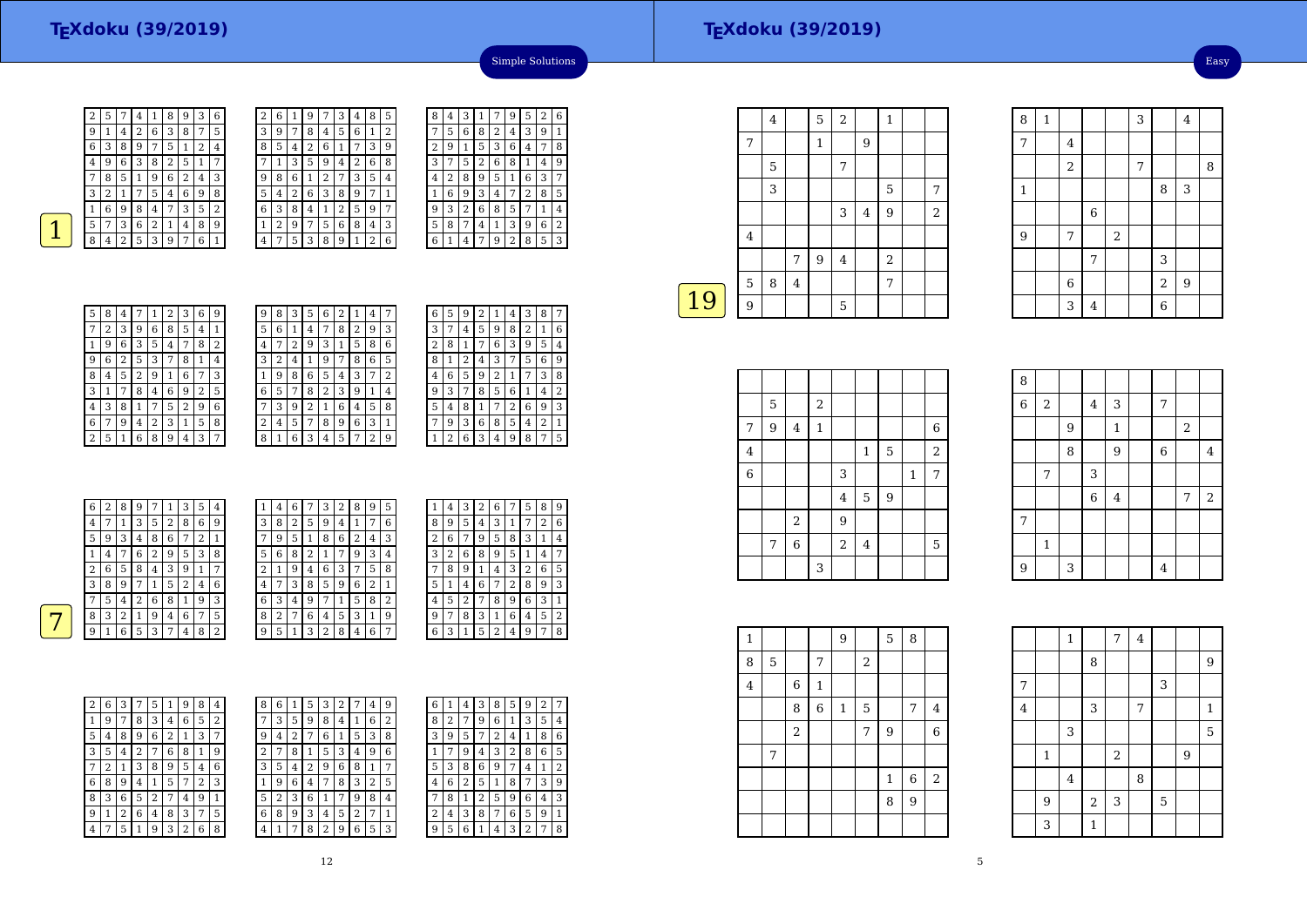Expert

|   |   |   |             | 8            | 7 | 9            |                |   | 1              |
|---|---|---|-------------|--------------|---|--------------|----------------|---|----------------|
|   | 9 | 6 |             |              |   |              | 7              |   | 8              |
|   |   |   | $\mathbf 1$ |              |   |              | 3              |   |                |
|   |   | 4 |             | $\mathbf{1}$ | 3 |              | $\overline{6}$ |   |                |
|   |   |   |             | $\,$ 6 $\,$  |   |              |                | 8 | 3              |
|   |   |   |             |              |   | 7            | $\bf 4$        |   |                |
|   |   | 7 |             |              |   |              |                |   |                |
|   |   |   |             |              |   | 6            |                |   | $\overline{2}$ |
| 5 |   |   | $\sqrt{2}$  | $\bf 4$      |   | $\mathbf{1}$ |                |   |                |

|   | $\mathbf{1}$ |   | $\overline{6}$ |         | 7              |                |              |   |
|---|--------------|---|----------------|---------|----------------|----------------|--------------|---|
|   |              |   |                |         |                |                |              |   |
| 8 |              |   |                |         | $\mathbf{1}$   |                | 7            | 4 |
|   | 3            |   |                |         |                | 6              |              | 8 |
|   |              |   |                |         |                | 3              |              |   |
|   |              |   |                |         | $\overline{4}$ |                |              |   |
|   | 7            |   | 9              |         | 8              | $\overline{5}$ |              |   |
| 5 |              |   |                | $\,1\,$ |                |                |              | 3 |
|   |              | 9 |                | 4       |                |                | $\mathbf{1}$ |   |

Intermediate

|    |   | 5              |   |                |   |   |   |   |                |
|----|---|----------------|---|----------------|---|---|---|---|----------------|
|    | 9 | 6              |   |                |   |   |   |   | 3              |
|    | 8 |                | 7 |                | 4 | 3 |   |   |                |
|    |   |                |   |                | 5 |   | 9 | 8 | $\overline{2}$ |
|    |   |                |   | $\overline{2}$ | 8 |   |   | 4 |                |
|    | 3 |                |   |                |   |   | 7 |   |                |
|    |   | $\overline{4}$ |   |                |   |   |   |   |                |
|    | 5 |                | 8 | $\overline{4}$ | 9 |   |   |   |                |
| 55 | 6 | 3              | 9 |                | 2 |   |   |   |                |
|    |   |                |   |                |   |   |   |   |                |

| 3           | $\,$ 6 $\,$ |            |              |   | 5              |                |              |   |
|-------------|-------------|------------|--------------|---|----------------|----------------|--------------|---|
| 5           |             |            |              | 8 | 9              | 7              |              |   |
|             |             |            | $\mathbf{1}$ |   |                |                |              |   |
|             |             |            |              |   | $\overline{6}$ |                | 3            | 7 |
|             |             | $\sqrt{ }$ |              | 5 | 3              | 8              | $\mathbf{1}$ |   |
| $\,$ 6 $\,$ |             | 5          |              |   |                | $\overline{a}$ |              | 9 |
|             | 5           |            |              |   |                |                | 8            |   |
|             | 8           |            |              |   |                | $\mathbf 1$    |              |   |
|             |             | 6          |              |   | $\mathbf 1$    |                |              |   |



|       |                |             |   |              |   |   | 9     |
|-------|----------------|-------------|---|--------------|---|---|-------|
| 6     |                |             |   | 3            | 8 |   |       |
| $\,2$ |                | $\,$ 6 $\,$ | 8 |              |   | 1 |       |
|       |                | $\sqrt{2}$  |   | $\mathbf{1}$ |   |   |       |
| 3     |                |             |   |              |   | 5 |       |
|       | 5              |             |   |              |   | 9 |       |
|       | $\mathbf{1}$   | 8           |   |              | 9 |   |       |
|       | 8              |             | 3 | 7            |   |   | $\,2$ |
| 9     | $\overline{2}$ |             | 6 | 5            |   |   | 3     |

|                |   |              |                |              | 3       |            |   |              |
|----------------|---|--------------|----------------|--------------|---------|------------|---|--------------|
|                |   |              | $\overline{c}$ | 8            |         | 9          |   |              |
|                |   |              | 7              |              |         |            |   |              |
|                | 8 |              | 1              | 9            |         | $\sqrt{2}$ |   |              |
| $\overline{7}$ | 9 | $\mathbf{1}$ | $\overline{6}$ |              | $\bf 4$ |            |   | 8            |
|                |   |              |                |              |         |            |   |              |
|                |   | 8            |                | $\mathbf{1}$ |         | $\bf 4$    |   |              |
| $\,2$          |   | 6            | 9              |              |         | 7          |   | $\mathbf{1}$ |
|                |   | 4            |                |              | 6       |            | 3 |              |

| $\overline{a}$ | $\mathbf 1$             |   |             |                | 7 |         |                | 8            |
|----------------|-------------------------|---|-------------|----------------|---|---------|----------------|--------------|
| 6              |                         |   | $\mathbf 1$ |                | 5 |         |                |              |
|                | $\overline{\mathbf{4}}$ | 8 |             | $\sqrt{2}$     |   |         |                |              |
|                |                         |   |             | $\overline{6}$ |   | 8       | 7              | $\mathbf 5$  |
|                |                         |   |             |                |   | 6       | $\overline{4}$ |              |
|                |                         |   |             |                |   |         |                | 3            |
|                |                         | 3 |             |                |   | $\bf 4$ |                | $\mathbf{1}$ |
|                |                         |   | $\bf{4}$    |                |   |         |                |              |
| 5              |                         |   |             | 7              |   |         | $\overline{6}$ |              |

|             |   |                |              | 9       | 6 |              |   |  |
|-------------|---|----------------|--------------|---------|---|--------------|---|--|
| $\,$ 6 $\,$ |   | 5              |              |         | 3 | 8            |   |  |
|             |   |                | 8            |         |   | $\mathbf{1}$ | 7 |  |
|             |   |                |              | 7       |   | 5            |   |  |
|             | 8 |                |              | $\bf 4$ |   |              | 9 |  |
| 3           | 5 | 4              |              |         |   | 7            |   |  |
| $\bf 4$     |   |                |              |         |   |              |   |  |
| 9           |   | 8              |              |         |   |              |   |  |
|             | 3 | $\overline{6}$ | $\mathbf{1}$ | 8       |   |              |   |  |

┑

| $\mathbf{1}$   |   | 3           | 6 |                |                |   | 8 | $\overline{7}$ |  |
|----------------|---|-------------|---|----------------|----------------|---|---|----------------|--|
| $\overline{4}$ |   |             |   |                | $\overline{2}$ |   |   |                |  |
|                |   |             | 8 |                |                |   | 9 | $\,$ 6 $\,$    |  |
| 7              |   |             |   |                |                |   |   |                |  |
|                | 8 | $\bf 4$     |   |                | 9              |   | 1 |                |  |
|                |   | $\mathbf 1$ |   | 3              |                |   |   | 8              |  |
|                |   |             |   | $\overline{4}$ | 7              |   |   |                |  |
|                |   |             | 9 |                | $\mathbf{1}$   | 3 |   |                |  |
|                |   | 7           | 3 | 8              |                |   |   |                |  |

|       |            |                | $\,1\,$ |                | 3                |              |                |
|-------|------------|----------------|---------|----------------|------------------|--------------|----------------|
|       |            | $\mathbf 1$    | 5       | 8              |                  |              |                |
|       | $\,2$      | $\overline{9}$ |         |                |                  | $\mathbf{1}$ |                |
|       |            |                |         |                | $\overline{5}$   |              |                |
|       | $\sqrt{6}$ |                |         |                |                  | 9            |                |
|       |            |                | 3       | $\overline{5}$ | $\boldsymbol{2}$ |              | $\overline{4}$ |
|       |            | $\overline{a}$ |         | $\mathbf 1$    |                  |              | 8              |
| $9\,$ | 3          | 5              |         | $\,2$          |                  | $\,$ 6 $\,$  |                |
|       |            |                |         |                | 9                |              |                |

| $\sqrt{2}$     | $\,$ 6 $\,$ |                  |       |        |              |              | 1       |  |
|----------------|-------------|------------------|-------|--------|--------------|--------------|---------|--|
|                |             | $\mathbf{1}$     |       | 7      | 8            | $\,$ 6 $\,$  | 9       |  |
|                |             | 3                |       |        |              |              | $\,4\,$ |  |
|                | 7           |                  |       |        |              |              |         |  |
| $\overline{4}$ | 1           |                  |       | 3      | $\,6\,$      |              |         |  |
|                |             |                  | 9     |        |              |              |         |  |
|                |             |                  | $\,2$ |        |              | 9            |         |  |
|                | 9           |                  |       | $\,$ 6 | $\mathbf{1}$ |              |         |  |
|                |             | $\boldsymbol{2}$ | 8     |        | 9            | $\mathbf{1}$ |         |  |

| $\mathbf 5$ | $\,2$          |   | 8              | $\ensuremath{\mathsf{3}}$ |                | $\mathbf{1}$   |         |   |
|-------------|----------------|---|----------------|---------------------------|----------------|----------------|---------|---|
|             |                | 8 | $\overline{6}$ |                           |                |                |         |   |
| $\bf{4}$    |                |   | $\overline{a}$ |                           |                | 9              |         | 3 |
|             |                |   |                |                           |                | 5              |         | 9 |
|             |                |   |                | 9                         |                |                | 3       |   |
|             | 3              |   |                | 8                         |                |                | $\,1\,$ |   |
|             | $\overline{6}$ |   |                |                           |                | 8              |         |   |
|             |                |   |                |                           | $\overline{4}$ |                |         | 5 |
|             |                | 4 |                |                           |                | $\overline{a}$ |         |   |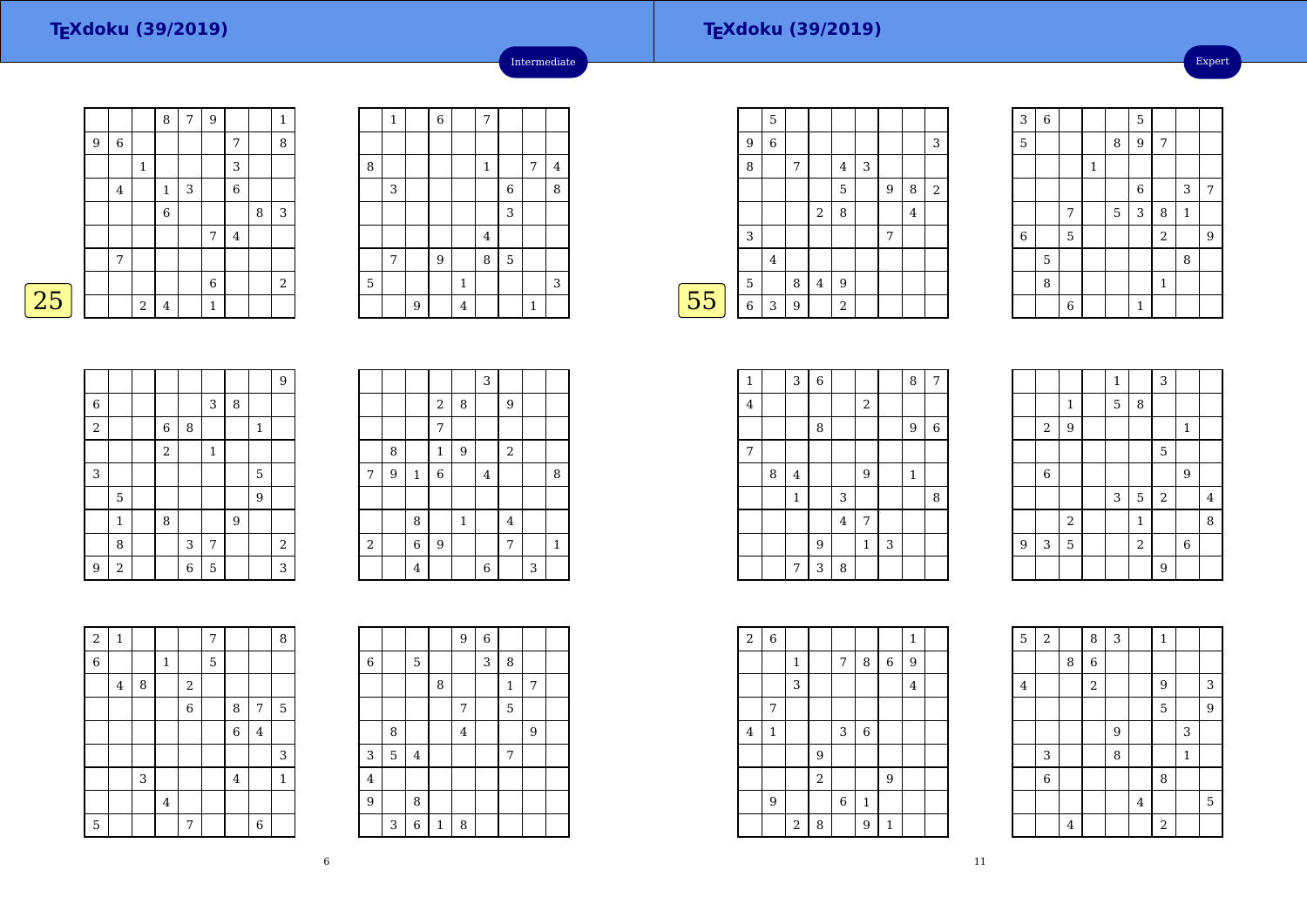Intermediate

|   |   | 5              |   |         |                |   |   |                |       |
|---|---|----------------|---|---------|----------------|---|---|----------------|-------|
|   | 9 | 6              |   |         |                |   |   |                | 3     |
|   | 8 |                | 7 |         | 4              | 3 |   |                |       |
|   |   |                |   |         | 5              |   | 9 | 8              | $\,2$ |
|   |   |                |   | $\,2$   | 8              |   |   | $\overline{4}$ |       |
|   | 3 |                |   |         |                |   | 7 |                |       |
|   |   | $\overline{4}$ |   |         |                |   |   |                |       |
|   | 5 |                | 8 | $\bf 4$ | 9              |   |   |                |       |
| 9 | 6 | 3              | 9 |         | $\overline{2}$ |   |   |                |       |

| 3           | 6 |                |              |   | 5            |                |         |   |
|-------------|---|----------------|--------------|---|--------------|----------------|---------|---|
| 5           |   |                |              | 8 | 9            | 7              |         |   |
|             |   |                | $\mathbf{1}$ |   |              |                |         |   |
|             |   |                |              |   | 6            |                | 3       | 7 |
|             |   | 7              |              | 5 | 3            | 8              | $\,1\,$ |   |
| $\,$ 6 $\,$ |   | 5              |              |   |              | $\overline{a}$ |         | 9 |
|             | 5 |                |              |   |              |                | 8       |   |
|             | 8 |                |              |   |              | $\mathbf 1$    |         |   |
|             |   | $\overline{6}$ |              |   | $\mathbf{1}$ |                |         |   |

Expert

|    |   |                |            | 8              | 7 | 9            |   |   | 1 |
|----|---|----------------|------------|----------------|---|--------------|---|---|---|
|    | 9 | 6              |            |                |   |              | 7 |   | 8 |
|    |   |                | 1          |                |   |              | 3 |   |   |
|    |   | $\overline{4}$ |            | 1              | 3 |              | 6 |   |   |
|    |   |                |            | 6              |   |              |   | 8 | 3 |
|    |   |                |            |                |   | 7            | 4 |   |   |
|    |   | 7              |            |                |   |              |   |   |   |
|    |   |                |            |                |   | 6            |   |   | 2 |
| 31 |   |                | $\sqrt{2}$ | $\overline{4}$ |   | $\mathbf{1}$ |   |   |   |
|    |   |                |            |                |   |              |   |   |   |

|   | $\mathbf 1$ |   | $\,$ 6 $\,$    |                | $\overline{7}$ |                |              |         |
|---|-------------|---|----------------|----------------|----------------|----------------|--------------|---------|
|   |             |   |                |                |                |                |              |         |
| 8 |             |   |                |                | $\mathbf{1}$   |                | 7            | $\bf 4$ |
|   | 3           |   |                |                |                | $\overline{6}$ |              | 8       |
|   |             |   |                |                |                | 3              |              |         |
|   |             |   |                |                | $\overline{4}$ |                |              |         |
|   | 7           |   | $\overline{9}$ |                | 8              | 5              |              |         |
| 5 |             |   |                | $\mathbf{1}$   |                |                |              | 3       |
|   |             | 9 |                | $\overline{4}$ |                |                | $\mathbf{1}$ |         |



| $\mathbf{1}$   |   | 3            | $\overline{6}$ |                |                |   | 8            | 7           |
|----------------|---|--------------|----------------|----------------|----------------|---|--------------|-------------|
| $\overline{4}$ |   |              |                |                | $\overline{c}$ |   |              |             |
|                |   |              | 8              |                |                |   | 9            | $\,$ 6 $\,$ |
| 7              |   |              |                |                |                |   |              |             |
|                | 8 | 4            |                |                | 9              |   | $\mathbf{1}$ |             |
|                |   | $\mathbf{1}$ |                | 3              |                |   |              | 8           |
|                |   |              |                | $\overline{4}$ | 7              |   |              |             |
|                |   |              | $\overline{9}$ |                | $\mathbf{1}$   | 3 |              |             |
|                |   | 7            | 3              | 8              |                |   |              |             |

|                |                  |                | $\mathbf{1}$ |              | $\overline{3}$ |              |                |
|----------------|------------------|----------------|--------------|--------------|----------------|--------------|----------------|
|                |                  | $\mathbf{1}$   | 5            | 8            |                |              |                |
|                | $\boldsymbol{2}$ | 9              |              |              |                | $\mathbf{1}$ |                |
|                |                  |                |              |              | 5              |              |                |
|                | 6                |                |              |              |                | 9            |                |
|                |                  |                | 3            | 5            | $\overline{c}$ |              | $\overline{4}$ |
|                |                  | $\overline{a}$ |              | $\mathbf{1}$ |                |              | 8              |
| $\overline{9}$ | 3                | 5              |              | $\,2$        |                | 6            |                |
|                |                  |                |              |              | 9              |              |                |

| $\overline{a}$ | $\,$ 6 $\,$  |             |                |             |              |              | $\mathbf 1$    |  |
|----------------|--------------|-------------|----------------|-------------|--------------|--------------|----------------|--|
|                |              | $\mathbf 1$ |                | 7           | 8            | $\,$ 6 $\,$  | 9              |  |
|                |              | 3           |                |             |              |              | $\overline{4}$ |  |
|                | 7            |             |                |             |              |              |                |  |
| $\bf 4$        | $\mathbf{1}$ |             |                | 3           | $\,$ 6 $\,$  |              |                |  |
|                |              |             | 9              |             |              |              |                |  |
|                |              |             | $\overline{a}$ |             |              | 9            |                |  |
|                | 9            |             |                | $\,$ 6 $\,$ | $\mathbf{1}$ |              |                |  |
|                |              | $\,2$       | 8              |             | 9            | $\mathbf{1}$ |                |  |

| 5              | $\overline{2}$ |   | 8              | 3 |                | $\mathbf{1}$ |              |   |
|----------------|----------------|---|----------------|---|----------------|--------------|--------------|---|
|                |                | 8 | $\overline{6}$ |   |                |              |              |   |
| $\overline{4}$ |                |   | $\overline{c}$ |   |                | 9            |              | 3 |
|                |                |   |                |   |                | 5            |              | 9 |
|                |                |   |                | 9 |                |              | 3            |   |
|                | 3              |   |                | 8 |                |              | $\mathbf{1}$ |   |
|                | 6              |   |                |   |                | 8            |              |   |
|                |                |   |                |   | $\overline{4}$ |              |              | 5 |
|                |                | 4 |                |   |                | $\,2$        |              |   |

|                |            |             |                |              |   |              | 9          |  |
|----------------|------------|-------------|----------------|--------------|---|--------------|------------|--|
| $\,6\,$        |            |             |                | 3            | 8 |              |            |  |
| $\overline{2}$ |            | $\,$ 6 $\,$ | 8              |              |   | $\mathbf{1}$ |            |  |
|                |            | $\sqrt{2}$  |                | $\mathbf{1}$ |   |              |            |  |
| 3              |            |             |                |              |   | 5            |            |  |
|                | 5          |             |                |              |   | 9            |            |  |
|                | 1          | 8           |                |              | 9 |              |            |  |
|                | 8          |             | 3              | 7            |   |              | $\sqrt{2}$ |  |
| 9              | $\sqrt{2}$ |             | $\overline{6}$ | 5            |   |              | 3          |  |

|       |   |                         |                |             | 3                       |                         |   |         |
|-------|---|-------------------------|----------------|-------------|-------------------------|-------------------------|---|---------|
|       |   |                         | $\overline{a}$ | 8           |                         | 9                       |   |         |
|       |   |                         | $\overline{7}$ |             |                         |                         |   |         |
|       | 8 |                         | $\mathbf 1$    | 9           |                         | $\overline{2}$          |   |         |
| 7     | 9 | $\mathbf 1$             | $\overline{6}$ |             | $\overline{\mathbf{4}}$ |                         |   | 8       |
|       |   |                         |                |             |                         |                         |   |         |
|       |   | 8                       |                | $\mathbf 1$ |                         | $\overline{\mathbf{4}}$ |   |         |
| $\,2$ |   | $\overline{6}$          | $\overline{9}$ |             |                         | 7                       |   | $\,1\,$ |
|       |   | $\overline{\mathbf{4}}$ |                |             | 6                       |                         | 3 |         |

| $\overline{a}$ | $\mathbf 1$      |   |         |                | 7 |                |                  | 8            |  |
|----------------|------------------|---|---------|----------------|---|----------------|------------------|--------------|--|
| $\overline{6}$ |                  |   | $\,1$   |                | 5 |                |                  |              |  |
|                | $\boldsymbol{4}$ | 8 |         | $\overline{2}$ |   |                |                  |              |  |
|                |                  |   |         | $\,$ 6 $\,$    |   | 8              | 7                | 5            |  |
|                |                  |   |         |                |   | $\,$ 6 $\,$    | $\overline{4}$   |              |  |
|                |                  |   |         |                |   |                |                  | 3            |  |
|                |                  | 3 |         |                |   | $\overline{4}$ |                  | $\mathbf{1}$ |  |
|                |                  |   | $\bf 4$ |                |   |                |                  |              |  |
| 5              |                  |   |         | 7              |   |                | $\boldsymbol{6}$ |              |  |

|            |   |         |              | 9       | $\overline{6}$ |                |                  |  |
|------------|---|---------|--------------|---------|----------------|----------------|------------------|--|
| 6          |   | 5       |              |         | 3              | 8              |                  |  |
|            |   |         | 8            |         |                | $\mathbf{1}$   | 7                |  |
|            |   |         |              | 7       |                | 5              |                  |  |
|            | 8 |         |              | $\bf 4$ |                |                | $\boldsymbol{9}$ |  |
| $\sqrt{3}$ | 5 | $\bf 4$ |              |         |                | $\overline{7}$ |                  |  |
| $\bf 4$    |   |         |              |         |                |                |                  |  |
| $9\,$      |   | 8       |              |         |                |                |                  |  |
|            | 3 | 6       | $\mathbf{1}$ | 8       |                |                |                  |  |

7